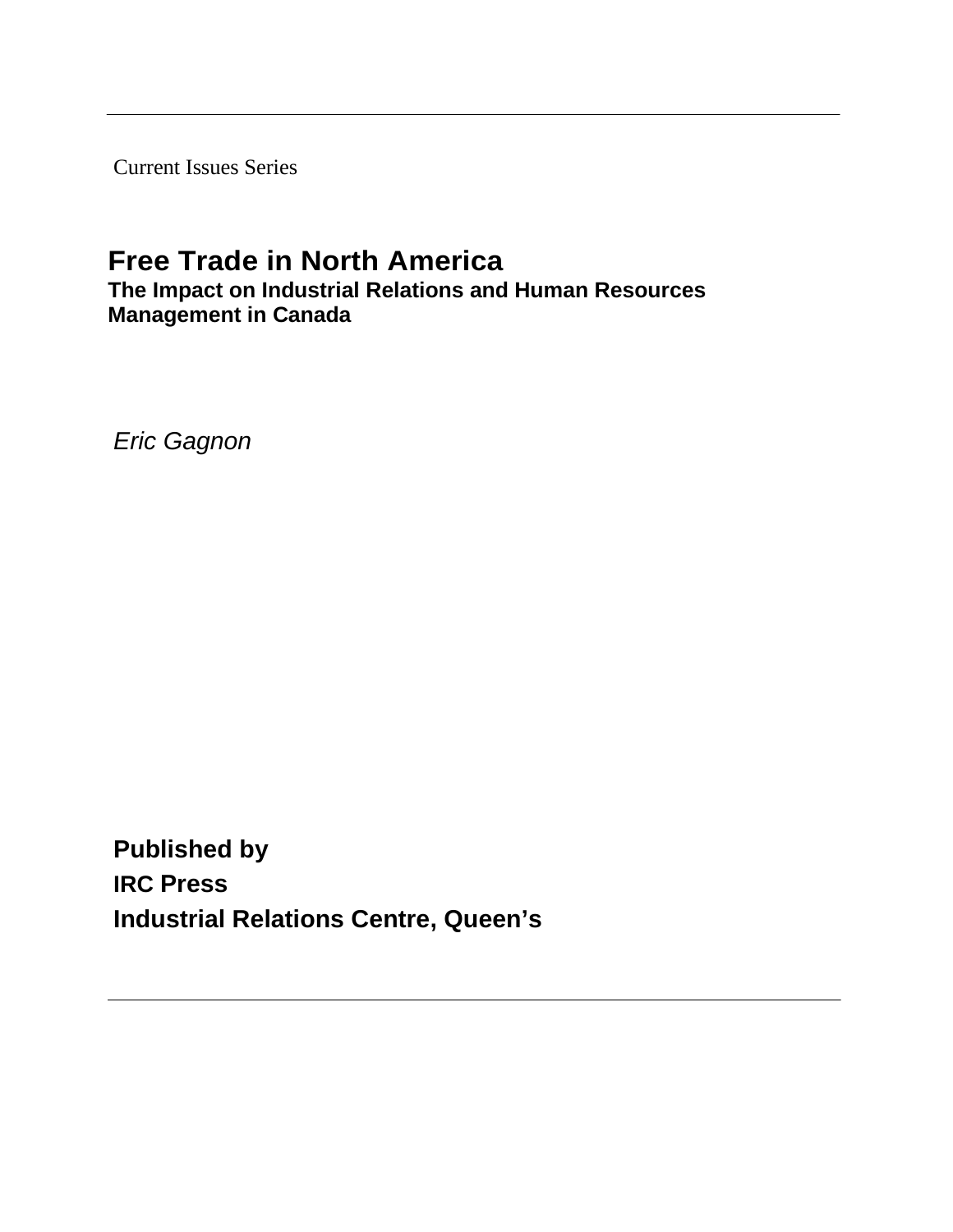ISBN: 0-88886-466-3 © 1998, Industrial Relations Centre Printed and bound in Canada

Industrial Relations Centre Queen's University Kingston, Ontario Canada K7L 3N6

Publications' Orders: 613 545-6709

# **Canadian Cataloguing in Publication Data**

Gagnon, Eric, 1964– Free trade in North America: the impact on industrial relations and human resources management in Canada

(Current issues series) Includes bibliographical references. ISBN 0-88886-466-3

1. Personnel management – Canada – Case studies. 2. Industrial relations – Canada – Case studies. 3. Sonoco Products Company – Personnel management. 4. Levi Strauss and Company – Personnel management. 5. Free trade – Canada. I. Title. II. Series: Current issues series (Kingston, Ont.).

HF5549.2.C3G33 1998 658.3'00971 C98-930447-7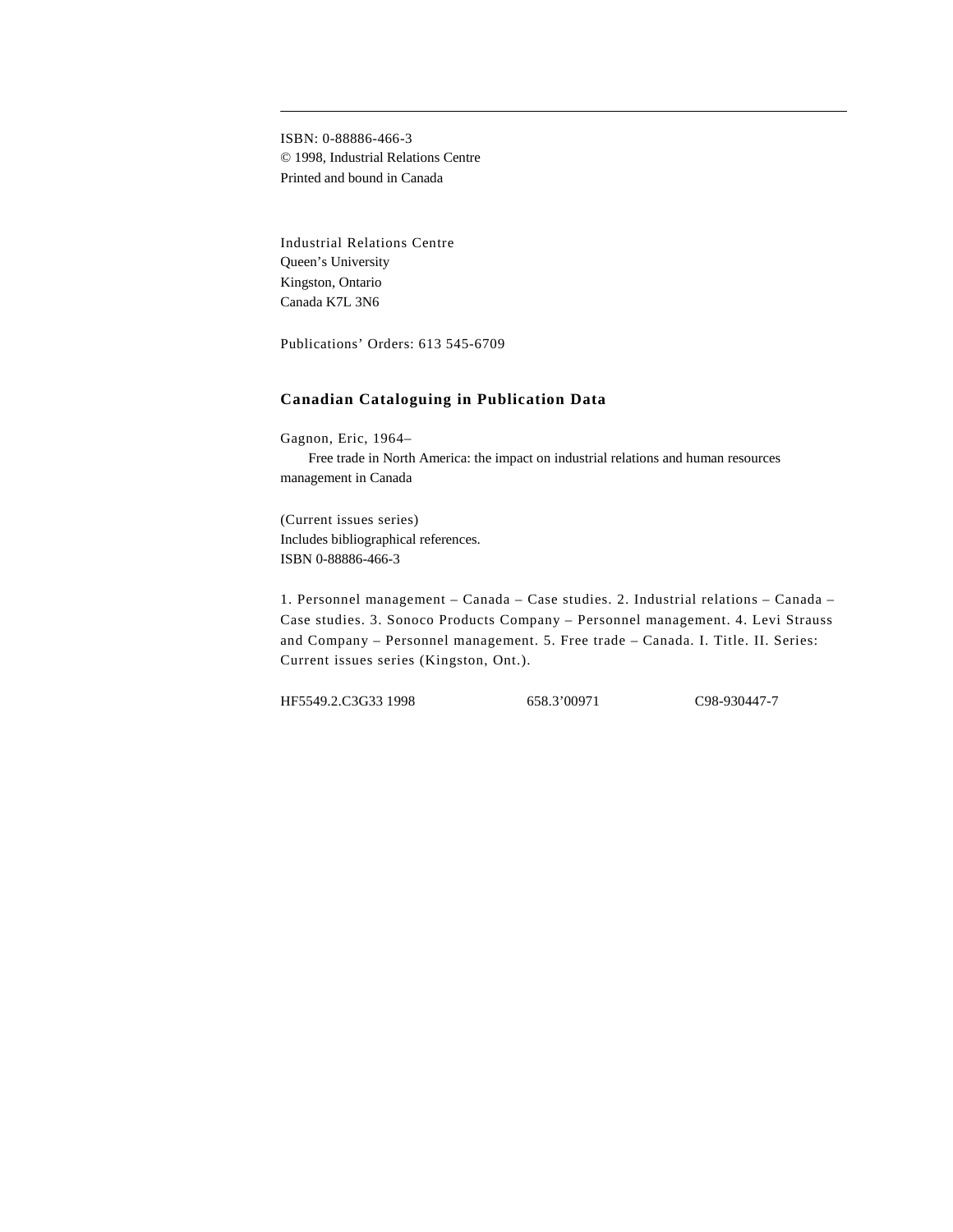# **Executive Summary**

The North American Free Trade Agreement between Canada, the United States, and Mexico and its predecessor, the Free Trade Agreement between Canada and the United States, have helped to restructure the Canadian economy, and the manufacturing sector in particular. Despite the increased focus on trading policies in recent years, there has been very little research on the impact of free trade on industrial relations (IR) and human resources management (HRM). This study contributes to filling that gap by examining the impact of freer trade on IR/HRM, using the cases of two globally focused companies with a strong Canadian presence: Sonoco Products Company and Levi Strauss.

- HR managers do not regard free trade as a priority. The managers interviewed for this study did not think that free trade had led them to change their strategic focus. Nevertheless, this study uncovers subtle indications of change: in general, corporate head office is beginning to play a greater role in defining HR policy.
- Since organizations are focusing primarily on competitiveness, HR departments have had to justify their contribution to the bottom-line. For multinationals this implies that HR performance is often evaluated against establishments of the parent company across the border.
- Economic integration and associated competitive pressures have created an incentive for unions and management to cooperate in solving workplace problems. Under free trade it is more costly to engage in prolonged adversarial disputes.
- NAFTA has resulted in a borderless HRM function. HR managers will increasingly implement policies that have international applications; practitioners will increasingly need a global vision of their function.

Introduction /1 NAFTA Debate /1 The North American Agreement on Labour Cooperation /2 The Implications for IR and HR Management in Canada /2 Industrial Relations /3 Human Resources Management /4 Two Canadian Manufacturers in a Free Trade Environment /5 Manufacturing and Free Trade /6 Sonoco Products Company /7 Levi Strauss /11 Comparative Analysis of Sonoco and Levi Strauss /16 IR/HR within the Free Trade Context /16 Conclusions /18 **Resources** 

- At both Levi Strauss and Sonoco, performance evaluation has recently been standardized across the border; both companies are defining uniform competencies necessary for global competition.
- A cross-border compensation system was introduced in both instances; a portion of the employee bonus at Levi Strauss is tied to the company's North American performance.
- The author concludes that while it is difficult to disentangle the effects of free trade from the effects of other factors, such as the globalization of markets, it would appear that, contrary to the fears of critics of NAFTA, free trade has not resulted in a move to the lowest common denominator but rather has led to the importation of 'best practice' and has therefore improved HR management in the two companies studied here.

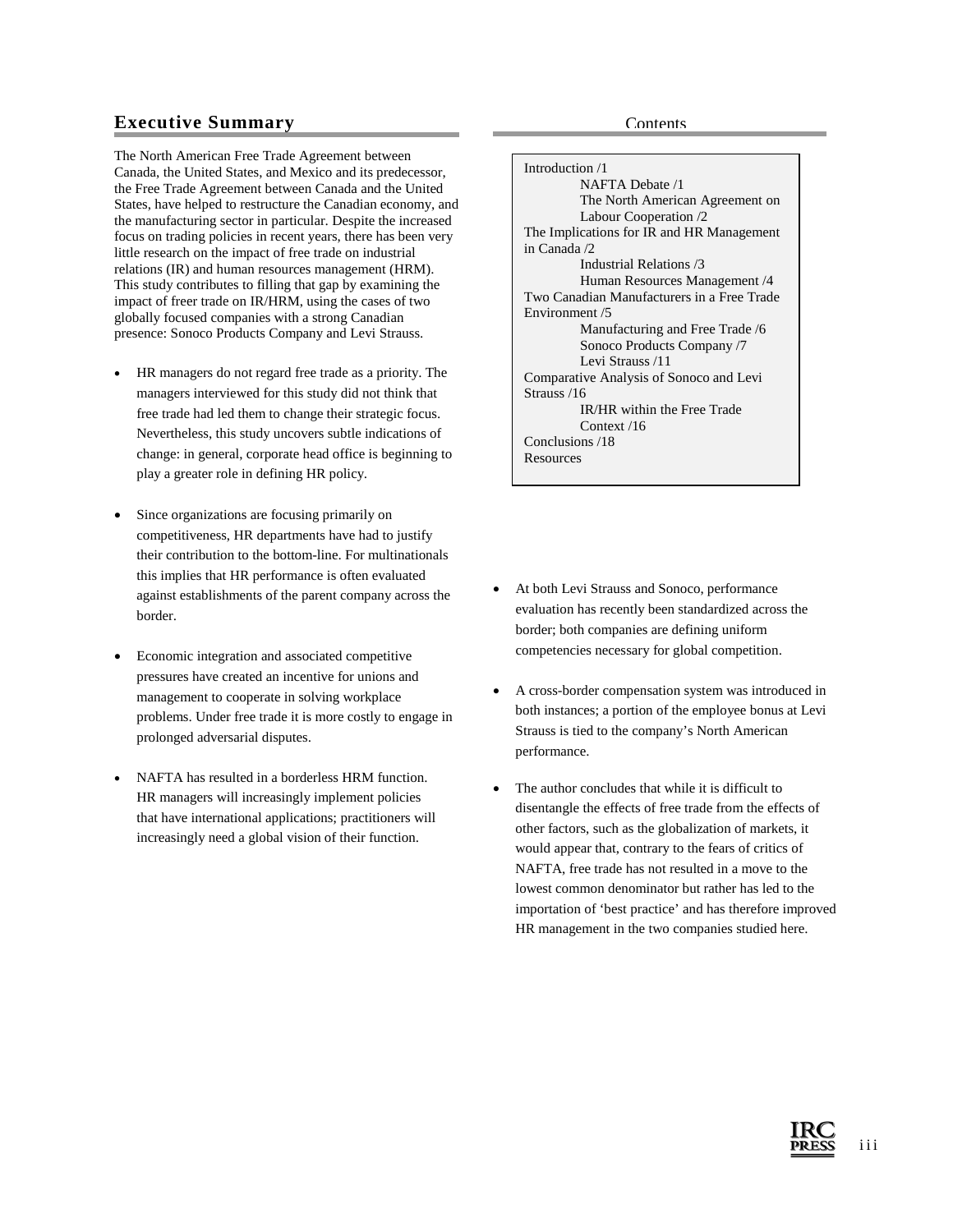# **Introduction**

Since the beginning of the 1990s, economic integration and market globalization have been priorities of governments and businesses. On the American continent, several trading blocks have been formed. These arrangements range from reciprocal agreements to eliminate customs tariffs to preference agreements, which liberalize trade and set standards in such matters as technical cooperation, investments, and communication (Aparicio-Valdez 1995). The North American Free Trade Agreement (NAFTA) between Canada, Mexico, and the United States is one of the most significant treaties of this nature in the world, especially because it involves countries at very different stages of economic and social development.

In recent years, despite the increased focus on trading policies, the labour consequences of free trade have not received the same attention as other problems. When labour issues have been raised, researchers have dealt primarily with the impact on employment and wages. Very little research has explored the effects on broader industrial relations issues such as labour standards, collective bargaining, and human resources management (HRM) practices.

This study examines the extent and consequences of market integration on industrial relations in Canada, particularly on HRM in the manufacturing sector.

## **NAFTA Debate**

The signing of NAFTA provoked a great deal of debate in the three countries involved. In Canada, controversies over labour issues—articulated primarily by the labour movement—captured the headlines. Labour leaders feared that the removal of trading barriers would lead to job losses because of the inability of Canadian businesses to compete with low wages in Mexico; firms would be enticed either to relocate further south or to increase investment abroad. Further, Canadian firms would be at a disadvantage because Mexico is notorious for failing to enforce regulatory obligations, such as labour and health and safety standards.

Proponents of NAFTA, in turn, argued that the agreement would enable manufacturers to benefit from market specialization and economies of scope and scale (Lipsey 1991). A more costcompetitive manufacturing sector would benefit the export-oriented Canadian economy. Once income and, consequently, demand for exports was generated in Mexico, these gains would follow (Magun 1993). Comparative advantage in high technology, highly skilled workers, and quality production would favour Canadian businesses, while Mexico's labour intensive production would give it an edge over its northern counterparts.

#### **The North American Agreement on Labour Cooperation**

In spite of its complexity and the concerns expressed with respect to labour issues, little provision was made in the NAFTA document to address industrial relations directly. However, side agreements were negotiated and signed by the three countries as a result of the strong opposition particularly in the United States—voiced by various coalitions, including the labour movement.

**Despite the increased focus on trading policies, the labour consequences of free trade have not received the same attention as other problems.**



1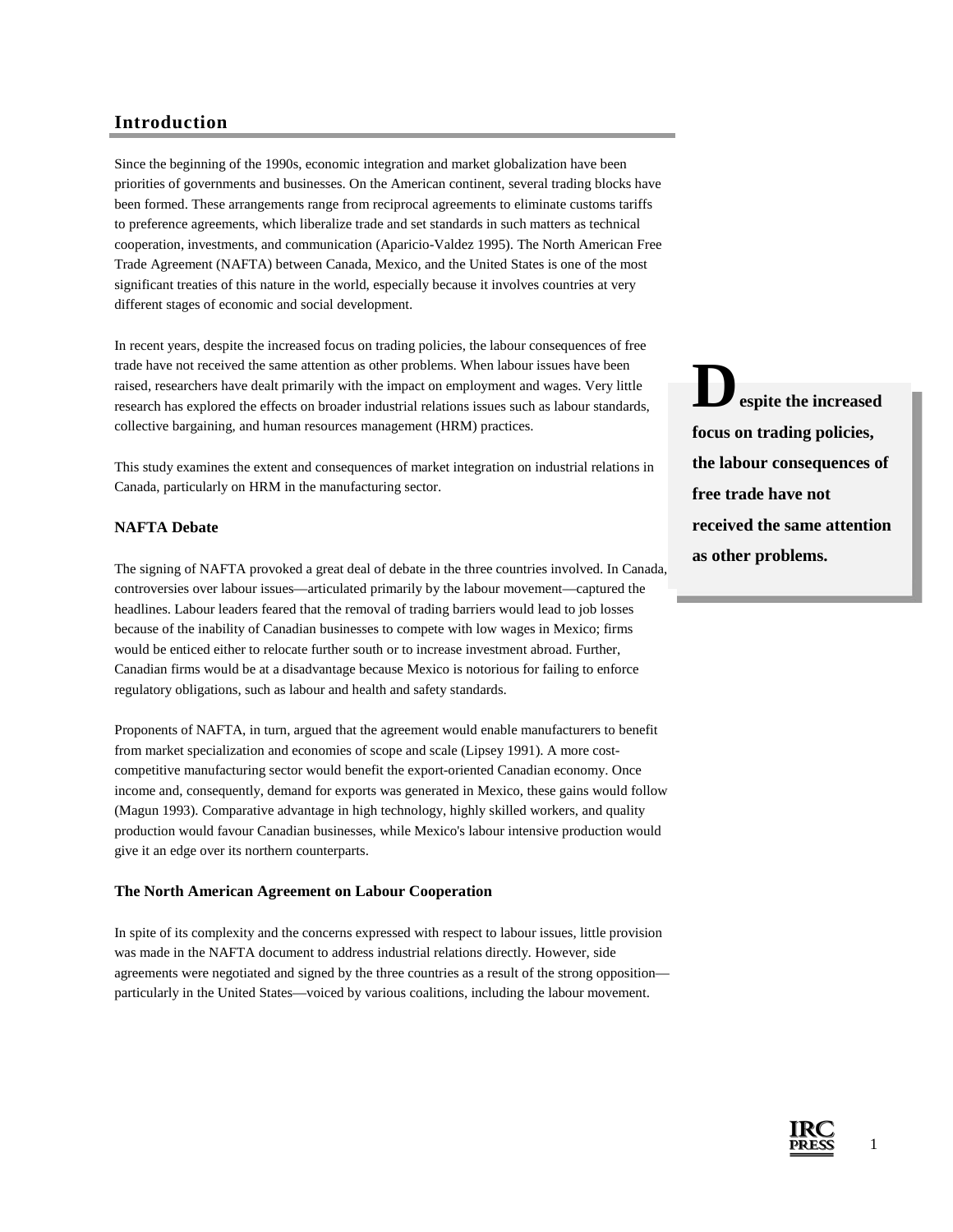The North American Agreement on Labour Cooperation (NAALC), the side agreement dealing with labour issues, complements the closer trade relationship between the NAFTA countries by reaffirming the parties' desire to improve working conditions and living standards of all partners (U.S. National Administrative Office 1995, 1) and to foster fair and open competition and due respect for mutually agreed upon labour laws and principles (Dobell and Neufeld 1993, 210). Under the NAALC the onus is on each party to establish and enforce its own labour laws and standards based on generic principles such as the freedom of association, the right to bargain collectively, the right to strike, the prohibition of forced and child labour, the elimination of discriminatory practices, the promotion of pay equity, and the enforcement of health and safety hazards.

In addition, the NAALC creates a trinational commission which is empowered to ensure that the agreement is respected.

# *The Dispute Settlement Mechanisms*

Under the NAALC dispute settlement mechanism, each government may initiate a complaint pertaining to the 'persistent' failure of one government to enforce its domestic labour laws with regard to occupational health and safety, child labour, and minimum wage. However, the agreement expressly excludes complaints concerning the right to associate, organize, and bargain collectively (Spracker and Brown 1995). When disagreement persists after cooperative consultation, an arbitral panel can make a determination by a two-third majority. A corrective plan will be agreed upon, and failure to implement the plan could result in the imposition of fines up to U.S. \$20 million. Suspension of trade benefits or sanctions is also possible, but only in the case of a U.S.-Mexico dispute.

No complaint has yet been filed by Canada, partly because individual and company cases are not arbitrable and, more importantly, because consultations could currently be initiated only if they dealt with matters under exclusive federal jurisdiction. The provinces are not bound by the labour agreement, unless they voluntarily adhere to it. This means that until provinces representing at least 35 percent of the total Canadian labour force are covered by the NAALC, the federal government will not be able to initiate a complaint, nor will the provinces. Further, when a dispute concerns a specific industry, 55 percent of the work force must be subject to the NAALC (Morpaw 1995). To date, Alberta, Manitoba and Quebec have been the only provinces to grant their assent to the NAALC.

# **The Implications for IR and HR Management in Canada**

Critics of NAFTA fear that economic integration will lead to the harmonization of labour standards and practices, since business always has the choice to relocate and will prefer to operate in the least regulated environment (Gunderson and Riddell 1995, S129). Fears of harmonization have been exacerbated by Mexico's enforcement problems and its relatively undemocratic institutional structures. While the letter of the law appears to be reasonably similar in the three regimes (Government of Canada 1991), the practical application and interpretation given to the law varies significantly among the three countries.



**the law appears to be reasonably similar in the three regimes, the practical application and interpretation given to the law varies significantly among the three countries.**

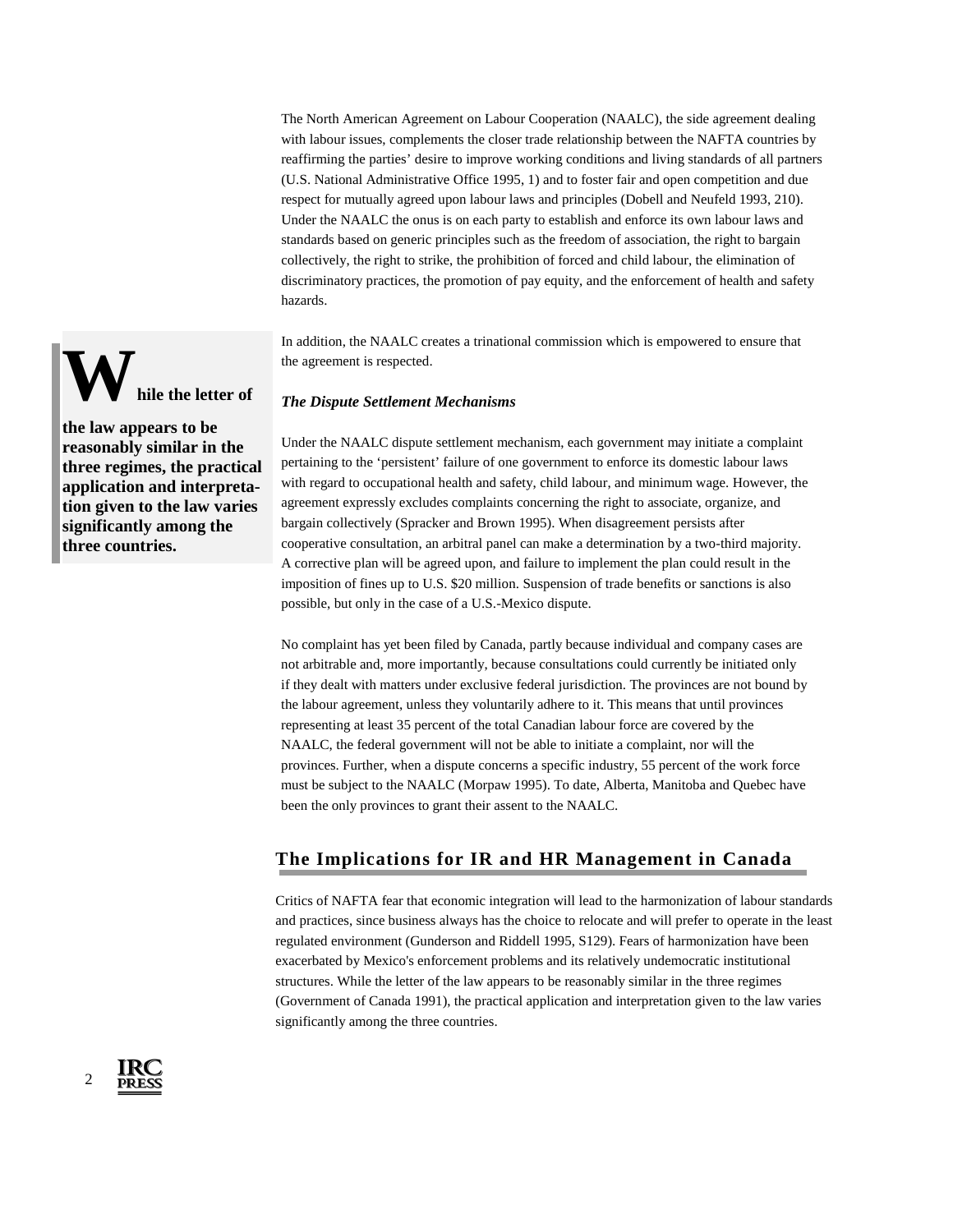Like other economies, Canada is facing the policy challenge of promoting competitiveness, while at the same time trying to protect jobs and labour standards (Gunderson and Riddell 1995, S125). There are difficult trade-offs: which types of jobs ought to be favored and what labour standards will ensure that Canada remains competitive where it has a comparative advantage? Firms are also reacting to the globally competitive environment. The manner in which they adjust strategically to the opening of new markets and respond to the increased competition in existing product markets has direct implications for job content and employment conditions. The result of economic integration could be that Canadian labour standards simply adjust to the least regulated environment, or at best, the current legislative framework will represent a ceiling that will not be exceeded.

## **Industrial Relations**

## *Collective Bargaining*

The Canadian and American industrial relations systems are similar in many respects. On paper, Mexican labour law is similar to that of the other two countries and sometimes appears even more stringent. However, management unions, which are closely related to the ruling Institutional Revolutionary Party differ philosophically from their North American counterparts, and they do not provide workers with the strong independent voice necessary to challenge the abuse of process and the inconsistent application of the law. The result is that, despite similar union densities in the two countries, there are large wage differentials between union and nonunion workers in Canada, but there is little variation in Mexico (Manyasz 1993).

Hence, although there are similarities in the industrial relations environments within the North American continent—especially similarities between Canada and the United States, which are amplified by the extent of trade between the two countries—noticeable differences exist in labour relations outcomes and social values. In a freer trade environment, the gap could be narrowed, particularly in the context of collective bargaining, which is perceived to be more sensitive to external pressures than the legislative environment (Québec 1989, 20).

## *Economic Integration and Collective Bargaining*

Faced with additional competitive pressures, businesses will seek more flexibility from their work force in the short term and make comparative evaluations of labour costs and productivity before making longer term strategic decisions about investment and location (Rioux 1987). The process of economic integration and the associated competitive pressures create 'an incentive for management and unions to cooperatively address workplace concerns' (Chaykowski 1995b, 1). Under free-trade it is more costly for management and labour to engage in prolonged adversarial disputes.

#### *Impact on Collective Agreements*

Since the recession of the early 1980s, bargaining power has shifted from labour to management, and NAFTA will only accentuate this tendency. For example, in recent bargaining talks in the Ontario brewing industry, the removal of tariffs had an indirect impact on substantive issues such as plant optimization. Labour, conscious of the additional competitive pressures on management,

**The result of economic integration could be that Canadian labour standards simply adjust to the least regulated environment.**

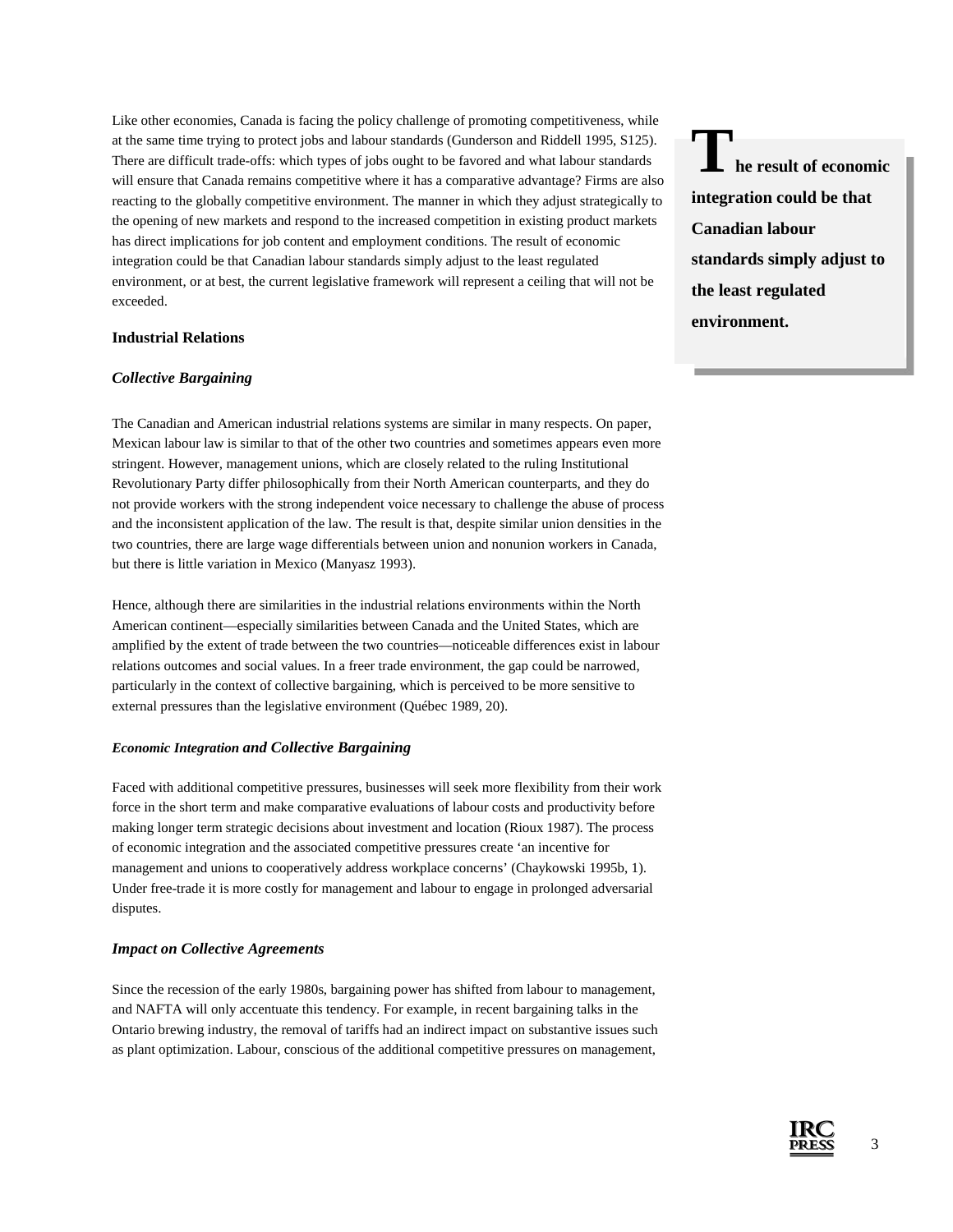**NAFTA has put pressure not only on government and business but also on unions to lower salary expectations in order to remain competitive.** accepted reduced gains in exchange for a longer, six-year agreement (two- or three-year agreements are the norm in the industry) which offered workers greater job security and remuneration guarantees. Although NAFTA is not usually mentioned during negotiations, unions are fully conscious of the company's competitive position and conduct their strategies accordingly: in general, NAFTA has put pressure not only on government and business but also on unions to lower salary expectations in order to remain competitive (Dolan and Schuler 1994, 203).

Based on a comparative analysis of collective agreement clauses between 1981 and 1991, Gunderson and Verma (1993) have identified some trends that could result from these competitive pressures. For companies with a 'downside' strategic focus involving plant closures and job elimination, for example, there is evidence of greater concern for worker protection, with more contracting-out restrictions, the use of notice for technological change and layoffs, early retirement provisions, and work-sharing arrangements, in return for greater job security. For companies with an 'upside' orientation, involving a diversification of skills and retraining, for example, there will be pressures for increased adaptability, flexibility, declassification, multiskilling, and the elimination of seniority as a criterion for promotion.

#### *Impact on Unions*

The relative strength of the Canadian labour movement, compared to the fragile American unionization levels and the rigidity of the undemocratic labour movement in Mexico, could prove to be a moderator of downward harmonization in the context of NAFTA. However, Robinson (1994) warns that the most serious negative impact of NAFTA could be on the density of both Canadian and American unions. The stronger structural adjustments in traditionally highly unionized sectors and reduced demand for labour would reduce the power of the labour movement.

The integration process may lead to the decentralization of collective bargaining as unions adapt to the particular needs of each unit. Union locals may increasingly demand to be exempted from pattern bargaining (Robinson 1994, 668). Unions may be forced to broaden the scope of their negotiations in order to compensate for a weakened position (Aparicio-Valdez 1995).

#### **Human Resources Management**

#### *Human Resources Managers' Perception of Free Trade*

Wils' (1989, 207) analysis of midsized businesses in Quebec revealed significant differences in the management of the work force, depending on whether or not these businesses perceived they would be affected positively or negatively by free trade. Firms perceived to be negatively affected—generally more of the unionized firms were negatively affected—were putting more emphasis on reducing the size of their work force and using more contingent or part-time employees. Management was seeking a more conciliatory or participative attitude from their work force. However, there were no significant differences between positively and negatively affected businesses with respect to the emphasis placed on retraining to remain competitive.

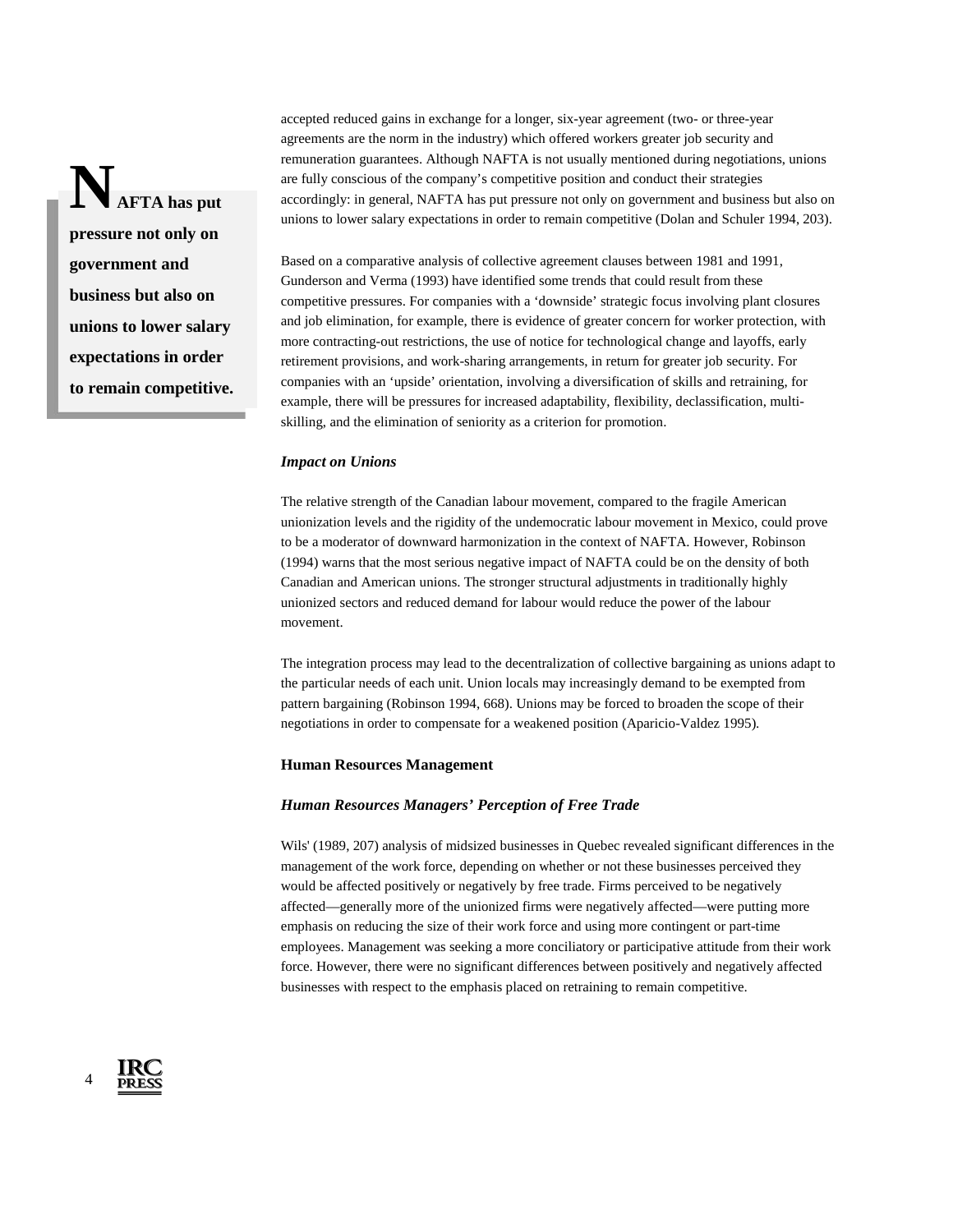#### *Adjusting to the Free Trade Environment*

HR practitioners tend to think that their organizational structure will be affected by free trade (Toulouse 1989, 217). Free trade has forced some companies to examine alliances, mergers, and acquisition opportunities to compete in new markets (Conference Board 1993a), which has led to structural adjustments of the human resource function resulting in more decentralized, more flexible, and flatter structures. HR managers may become more accountable to their foreign parent headquarters or decisions may be made to outsource some functions traditionally performed internally, such as worker's compensation administration. The new environment may lead to crossborder human resources management and an increase in temporary assignments to U.S. or Mexican subsidiaries.

Since organizations are focusing primarily on competitiveness, HR departments have had to justify their contribution to the bottom-line. For multinationals, this implies that HR performance is being evaluated not only within the Canadian context, but also against competitors or other establishments of the parent company across the border. In fact, one commentator argues that 'Future employee compensation will be based on comparisons with international payment levels rather than domestic rates' (Canadian HR Reporter, 1993). Generally speaking, corporate tradition now has much less effect on compensation policies, which are closely related to productivity gains and an organization's market position (Thériault 1994, 34, 168).

Adjustments may also be required in staffing, since gains in productivity are partially a function of the skills and education of workers and of their work habits (Conference Board 1993b). NAFTA has facilitated the movement of workers across borders. The availability of 'instant' working permits, or 'Trade NAFTA' status, gives qualifying Canadian temporary visitors, treaty traders, investors, temporary workers, and professionals1 transferring to the United States instant approval at the border and limitless permit renewals. The net effect seems to be a borderless HRM function.

Mobility of the work force and cross-border functionality will require different competencies from HR managers and, in particular, the implementation of HR policies that have international applications (Dolan and Schuler 1994, 6). It is expected that HRM will be increasingly oriented towards a global vision of the business environment, an understanding of international economies, recognition of different cultures, and an adjustment to a myriad of legislative requirements, which will require increased investment in training and development of HRM skills (Toulouse 1989; Conference Board 1993b).

# **Two Canadian Manufacturers in a Free Trade Environment**

Since the manufacturing sector is particularly sensitive to the liberalization of trade, this section examines two American-based manufacturing companies, Sonoco Products—a paper and paper products company—and Levi Strauss—a textile company. It focuses on their Canadian HR departments and their activities in the free trade environment.

1 Human resources professionals, unlike economists and accountants, are not, however, specifically listed as eligible free trade specialists (Appendix 1603.D.1 of NAFTA).

It is expected that **HRM will be increasingly oriented towards a global vision of the business environment.**



5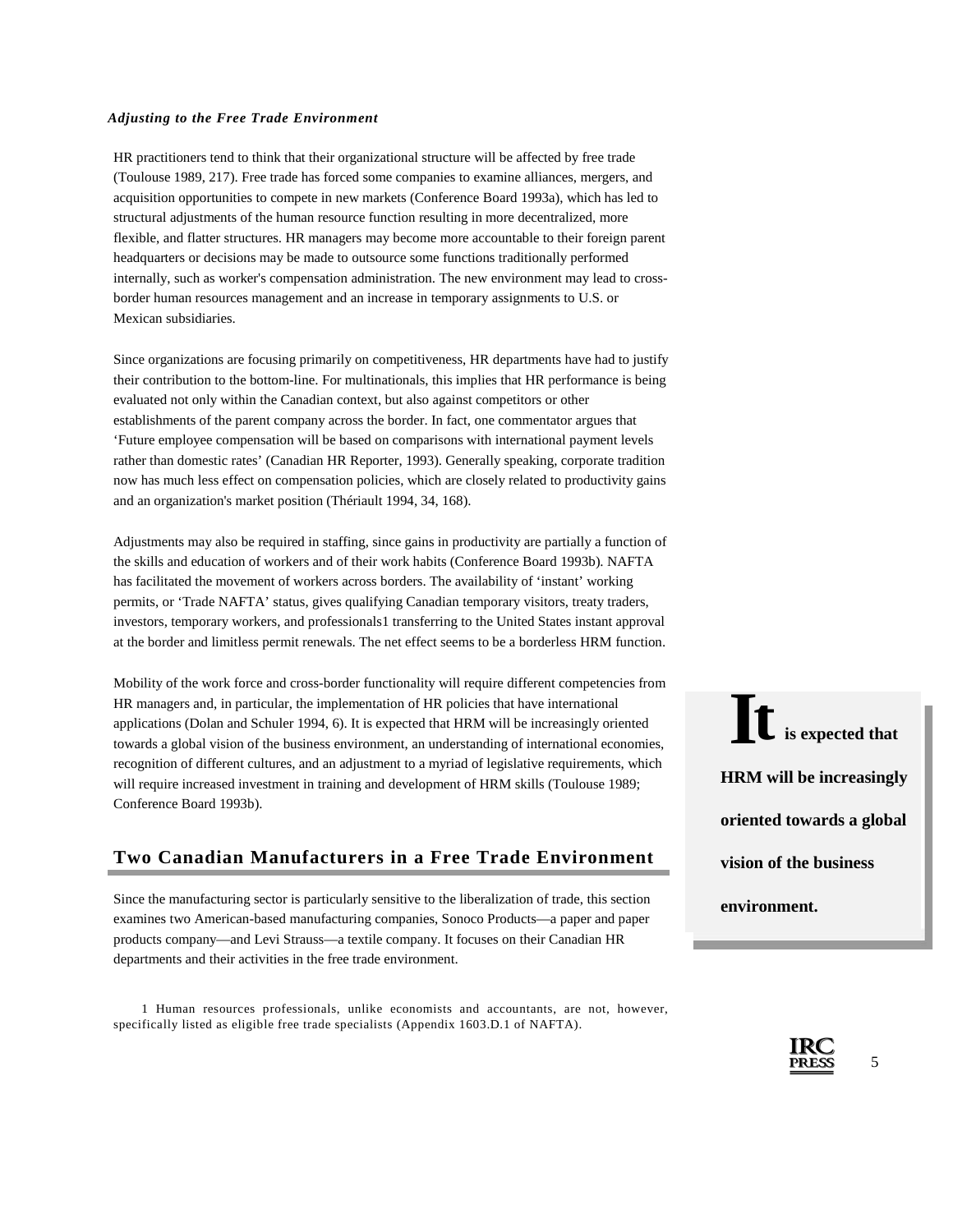## **Manufacturing and Free Trade**

The Canadian government's decision to embark upon discussions leading to the trade liberalization agreements with its North American counterparts was motivated primarily by the belief that the domestic market was saturated and that Canada's future economic strength depended on the development of new markets. During the 1980s the productivity of Canadian manufacturing firms declined relative to their American competitors, and they were also lagging in technological performance. Free trade was perceived as a remedy for this relative decline. Today, annual Canadian exports to the United States have doubled since the implementation of the Free Trade Agreement (FTA) with the United States, which went into effect in 1989. Canadian exports to Mexico have also increased significantly since NAFTA took effect in 1994. A similar pattern is also evident in textile products and paper and paper board products, the sectors relevant to this study.

It is clear that the manufacturing sector has undergone significant restructuring in terms of output, as well as with regard to the number of establishments and level of employment. After a decline in domestic production during the recession of 1991 92, in 1994 the manufacturing sector finally surpassed the level of output attained before implementation of the FTA. However, the number of establishments and employment levels in the manufacturing sector has stabilized since the end of the recession. This has also been the case in the textile and paper products sector (see Table 1).

| Table 1                                                     |  |
|-------------------------------------------------------------|--|
| <b>Canadian Manufacturing Establishments and Employment</b> |  |

|      | Manufacturing  |              | <b>Textile Products</b> |           | Paper Products |           |
|------|----------------|--------------|-------------------------|-----------|----------------|-----------|
|      | Establishments | Employees    | Establishments          | Employees | Establishments | Employees |
| 1985 | 36,854         | 1.77 million | 802                     | 31,110    | 688            | 114,187   |
| 1986 | 38,380         | 1.81 million | 866                     | 32,981    | 698            | 117,063   |
| 1987 | 36,790         | 1.86 million | 858                     | 34,769    | 694            | 119,346   |
| 1988 | 40,262         | 1.95 million | 984                     | 37,065    | 718            | 121,075   |
| 1989 | 39,150         | 1.97 million | 915                     | 36,180    | 746            | 120,106   |
| 1990 | 39,864         | 1.87 million | 960                     | 35,278    | 731            | 115,176   |
| 1991 | 36,339         | 1.74 million | 862                     | 32,441    | 681            | 110,086   |
| 1992 | 34,511         | 1.67 million | 785                     | 27,185    | 681            | 105,008   |
| 1993 | 32,943         | 1.64 million | 744                     | 27,676    | 664            | 101,926   |
| 1994 | 31,974         | 1.66 million | 682                     | 27,447    | 668            | 101,834   |

**Source***:* CANSIM Database, labels D662143, D662150, D663848, D663855, D665003, and D665010.

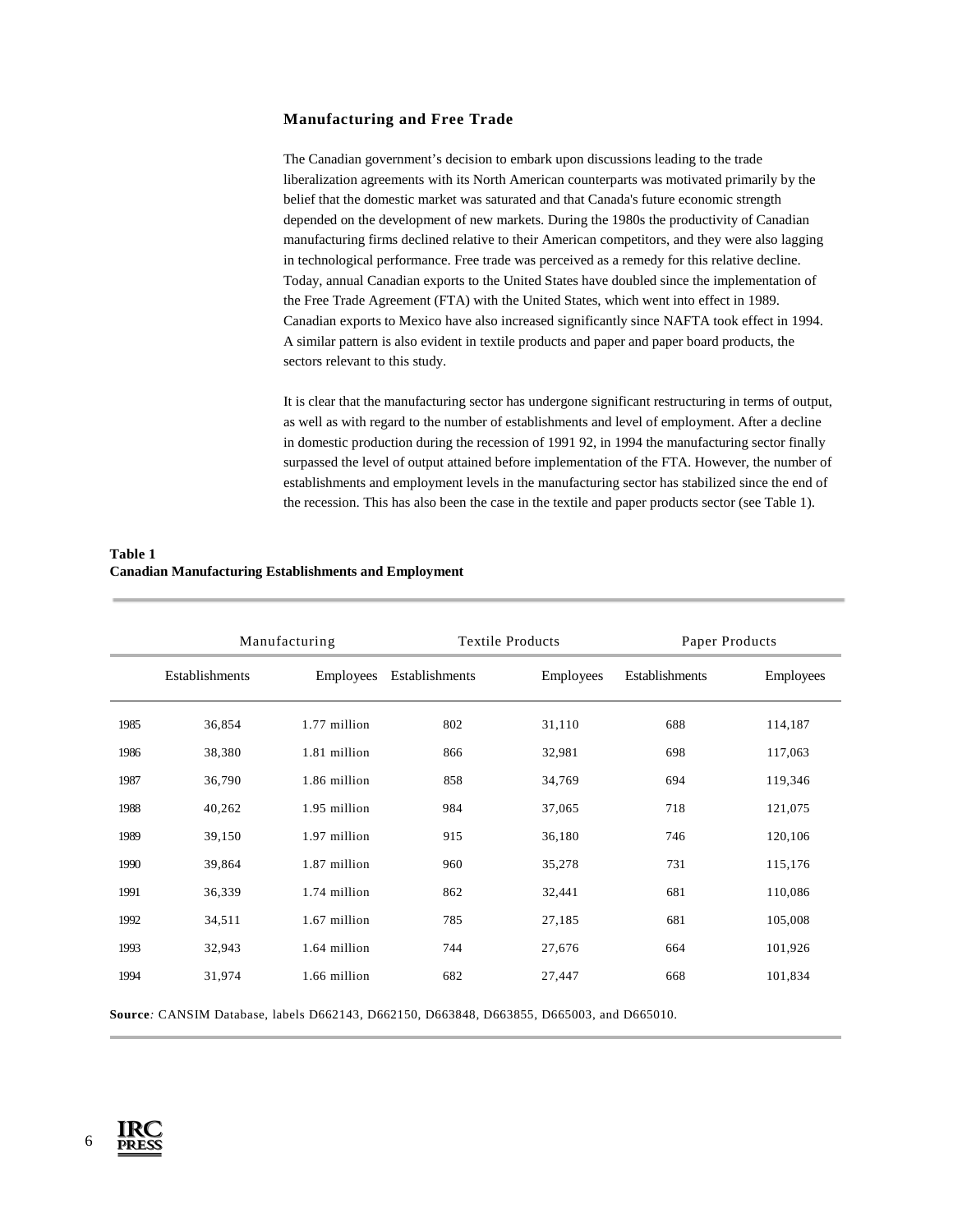Manufacturers have been adjusting to the freer trade environment. Establishments responding to the Human Resources Practices Survey (Betcherman 1994) identified-several components of their current strategy, which included, in order of importance, reducing nonlabour operating costs, increasing employees' skills, developing new product markets, reducing labour costs, and introducing new technology. In another study, Canadian firms ranked costs, speed of delivery, customer service, quality, dependable deliveries, and breadth of product line—in that order of importance—as elements of their competitive strategy in North America (Johnson, Kamauff, Schein, and Wood 1993). The same strategies were reported in a similar survey conducted after the implementation of the FTA but before the implementation of NAFTA. Clearly, NAFTA has resulted in a further evolution of the more significant adjustments that were caused by the FTA.

While an increasing number of companies are considering exporting to Mexico (35 percent), most Canadian manufacturers (82 percent) continue to see the United States as the market with the greatest potential for expanding their export business. North America is a 'hub and spoke' economy, with most trade flowing to and from the United States; thus, the key challenge faced by Canadian manufacturers will likely continue to come from the U.S. market (Fraser 1995, 84, 89).

#### **Sonoco Products Company**

#### *Industry Profile*

Today, nearly 700 companies, mostly locally owned, are in the pulp and paper industry in Canada. The industry exports two-thirds of its estimated Can\$21 billion in sales. Sixty-five percent of this goes to the United States which is the primary destination of Canadian exports (Industrie Canada 1994a). Mexico is a much smaller market for Canadian exports. The economic integration of the paper industry is average between Canada and the United States and very low between Canada and Mexico (Fraser 1995).

Under NAFTA, the elimination of tariffs between Canada and the United States will continue to be determined by the FTA schedule. Since 1 January 1993, tariffs have not been levied against most pulp and paper products. Under the FTA, Canada had already increased exports to the United States of packaging products such as bags and corrugated boxes. These markets are some of Sonoco's strongholds.

#### *Company Profile*

Sonoco Products Company, which is one of the world's largest manufacturers of packaging materials, is a vertically integrated packaging company with a global presence. There are 26 plants in Canada, 9 in Mexico, and more than 175 in the United States. The company is headquartered in Hartsville, South Carolina. Today, the company's financial position remains strong; approximately half of Sonoco's 19,000 employees are working in North America, the majority in the United States (8,000); the rest are almost equally divided between Mexico (1,000) and Canada (900). The head office of the Canadian company (named Sonoco Limited) is in Brantford, Ontario, and the Canadian plants are in Alberta, British Columbia, New Brunswick, Ontario, and Quebec.

 $M_{\text{ost Canadian}}$ **manufacturers continue to see the United States as the market with the greatest potential for expanding their export business.**

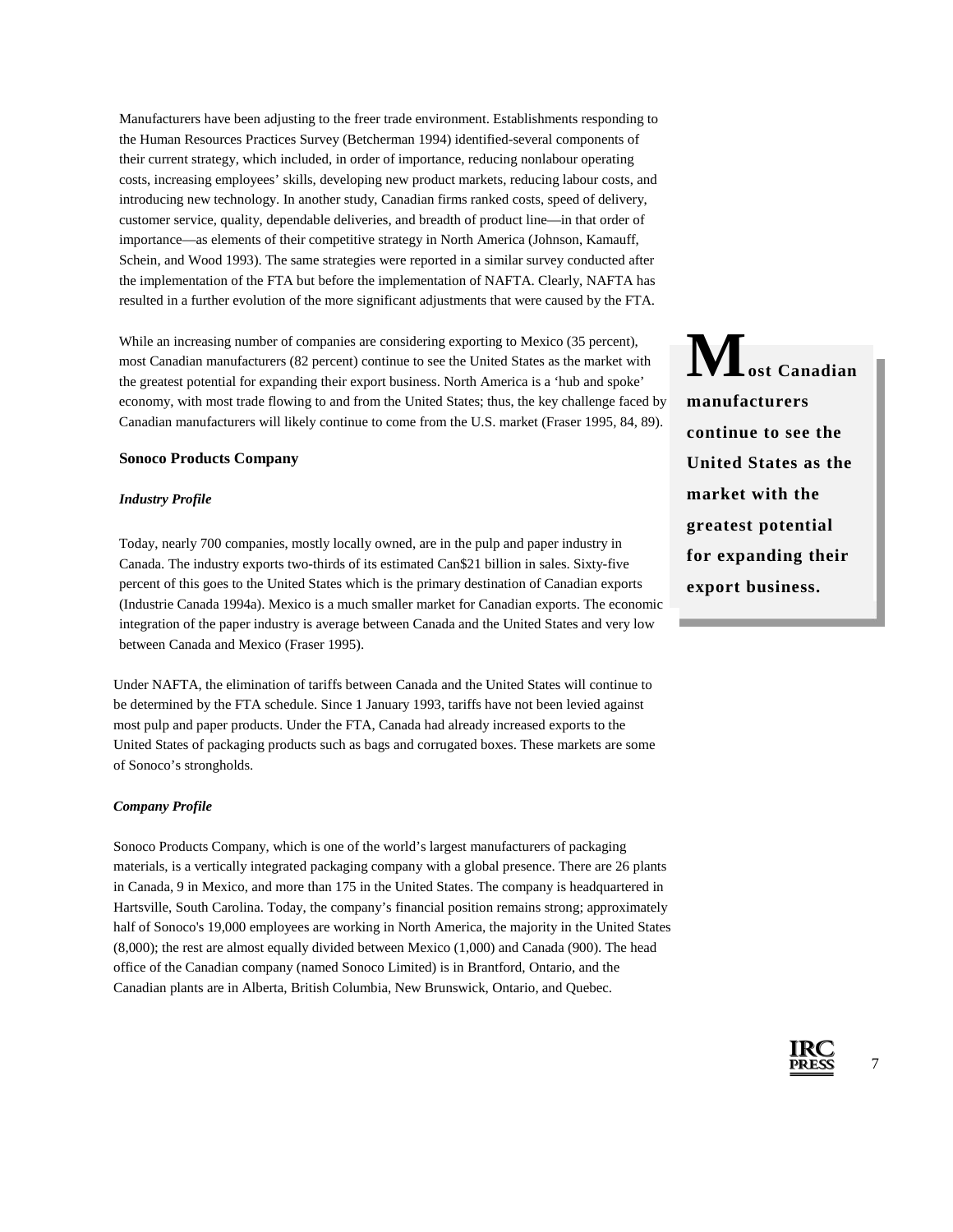# *Markets and Strategic Objectives*

The vision of the company is to dominate its competitors in all markets. As stated by the director of HR in Canada, 'We are not benchmarking off others; in fact we want to leapfrog what everybody else is doing by doing it better.' As enunciated in its mission statement, Sonoco strives to be recognized as a customer-focused, global packaging leader that delivers superior quality and high-performance results. The hallmark of its culture is integrity and a commitment to excellence. In recent years, Sonoco has made serious efforts to contain all costs, especially with respect to the efficiency of processes (nonlabour costs). So far, this strategy has proven successful in Canada. However, it has not deterred the search for innovation and quality: Sonoco is more than ever committed to 'customer satisfaction through excellence' (Sonoco 1995).

#### *The Human Resources Function*

The HR department in Canada is relatively small; there are six employees, compared to twelve in the U.S. department. Members of the Canadian department are experienced and highly skilled. Four of the six managers are located in various facilities throughout Canada. Others have multiregional responsibilities: for example, the workload of the benefits coordinator at head office is equally divided between the Brantford operations and all other Canadian locations.

The IR/HR structure is described as relatively hierarchical by the director of the department: all IR/HR personnel report to him. The incumbent is responsible for all the traditional areas of HR. In addition, he acts as the corporate in-house counsel, and as a company director reporting directly to the Canadian president, he is also strategically involved in business decisions and planning. This three-fold mandate makes his position vital to the Canadian company's corporate success.

The current HR priority in Canada is training and development, and the director explained during an interview, the company aims to develop soft rather than technical skills: 'It is the softer and less tangible skills that we are talking about, such as how to coach people, [manage] interpersonal conflicts and . . . work effectively towards projects.' Compared to three years ago, there is a greater emphasis on the long term, a broader application of skills, and more focus on quality of work life rather than productivity. To address the cost-containment strategy, Sonoco's HR mission includes organizational development, or participation in what the company calls 'Process Excellence': 'We are looking at all our activities and making radical changes in order to become the best at what we do in all respects.'

HR in Canada is considered a leader throughout the company as a whole for its management of costs and service. The department has been very successful in redesigning benefit plans, implementing programs which have reduced injuries, obtaining training subsidies from governments, farming out services, and charging commissions for Sonoco's services to the outside community. According to the HR director, 'We have saved sometimes as much as our whole annual budget, and it has not cost the company any money for our services; this is unique!'

 **ompared to three C**ompared to the years ago, there is a **greater emphasis on the long term, a broader application of skills, and more focus on quality of work life rather than productivity.**

> The structure of the Canadian department is also unique. Within the parent U.S. company, IR/HR is fragmented. Conversely, in Canada the same function, which acts in an advisory capacity to the company as a whole, serves all departments.

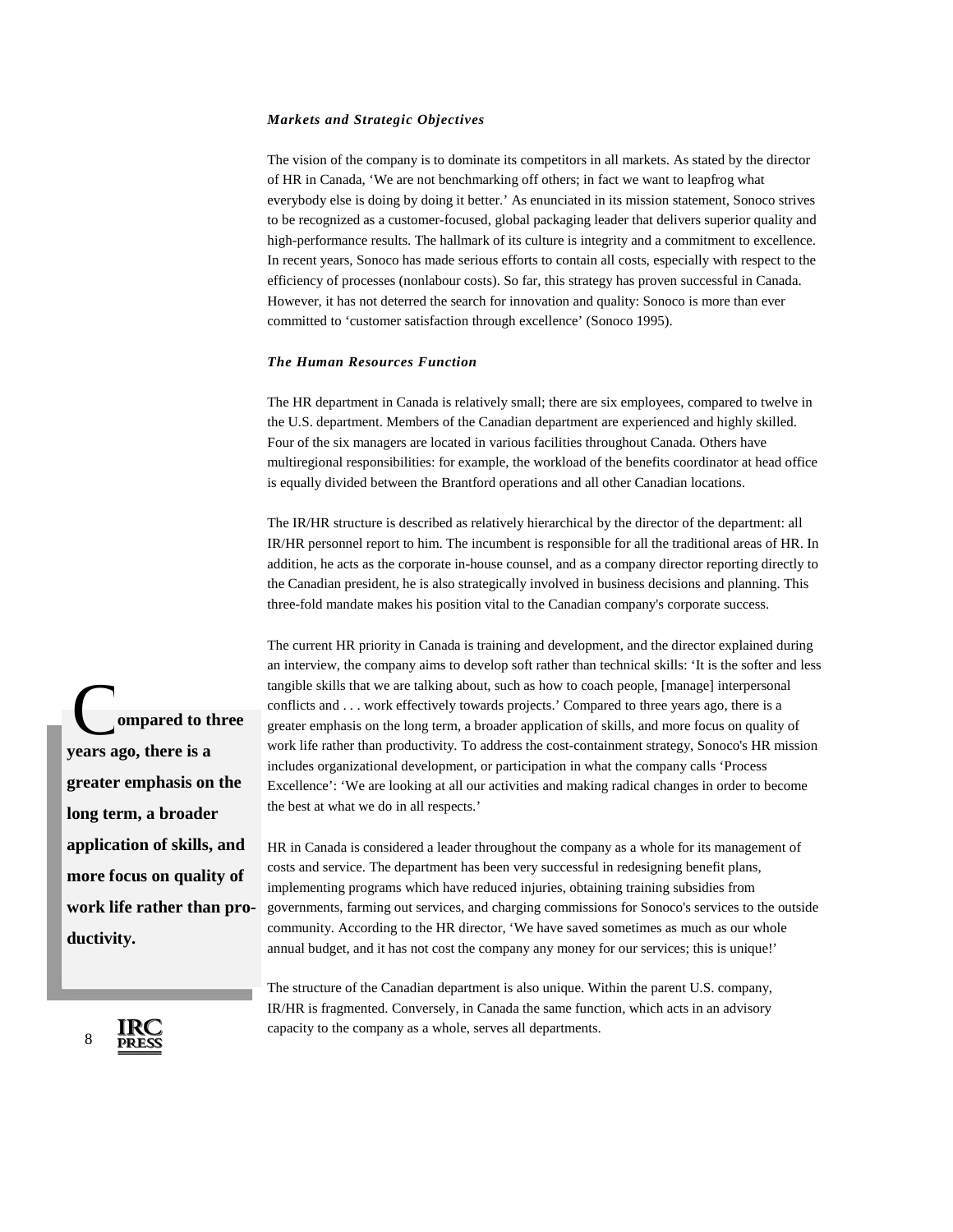Its director supports such a philosophy by saying: 'We have seen the benefits of having expertise in one department that serves all interests.' The efficiency of this unified model is recognized within the company, and the U.S. counterpart is moving towards a similar centralized departmental structure.

## *IR/HR in a Free Trade Context*

Because Sonoco had already committed itself to a market leadership strategy in the mid-1980s, there are very few competitors who can penetrate Sonoco's new or existing product markets. Because almost all tariffs applicable to the company's products—for paper in particular—were eliminated under the FTA, NAFTA's impact on company operations has been minimal. As perceived by HR management, NAFTA's direct impact is limited to the assignment of cross-border responsibilities, as personnel are moved across a borderless North American business environment. Since May 1995 two Canadian HR managers have been serving five U.S. plants in the Northeast. For the past several years, the West Coast American HR manager has been devoting half his time to five Western Canadian operations. Consequently, these individuals have a dual reporting relationship; one is a formal reporting relationship to the director in his or her own country, and the other is described as 'a dotted line for communications' with the other country's HR department.

The IR/HR departments at Sonoco have always been involved in cooperative activities, in particular between Canada and the United States. Generally, the exchanges between the Canadian and Mexican IR/HR counterparts have been limited to consultative discussions. However, the level of interaction between the U.S. and Mexican staff has been increasing. According to the HR director, 'With respect to immigration laws, NAFTA has certainly helped. Sonoco has had HR managers and assistants in Mexico train for a year or three to six months in the United States.' Managers from other departments, including from the Canadian division, have also been temporarily assigned to the United States in order to learn and utilize management practices. In addition, 'hourly employees with expertise in maintenance or other technical areas cross the border to help each other.' Members of health and safety committees have also been conducting audits across the border. According to the HR director, it 'was more difficult in the past, but the seamless border crossing has permitted us to have more flexibility and helped cross-pollination between U.S. and Canadian plants; but not so much with Mexico, because of cultural and language issues.'

As part of this cross-pollination, the IR/HR department has been advising managers concerning benefits, procedures, and opportunities. Sonoco has developed a worldwide expatriate and relocation policy that is adapted to local levels of pay and benefits, whether in Quebec City, New York, or Bombay. However, there has been less emphasis on such expatriate programs in recent years, because Sonoco prefers hiring local people who are cognizant of the local business environment, training them properly, getting them to the 'hubs' throughout the world , and employing them at home once they have learned from these global theatres of operations. Overall, as a result of the removal of global economic barriers, Sonoco places more emphasis on short-term 'on-the-job-training' at global hubs, as opposed to permanent relocation.

**The seamless border crossing has permitted us to have more flexibility and helped crosspollination between U.S. and Canadian plants.**

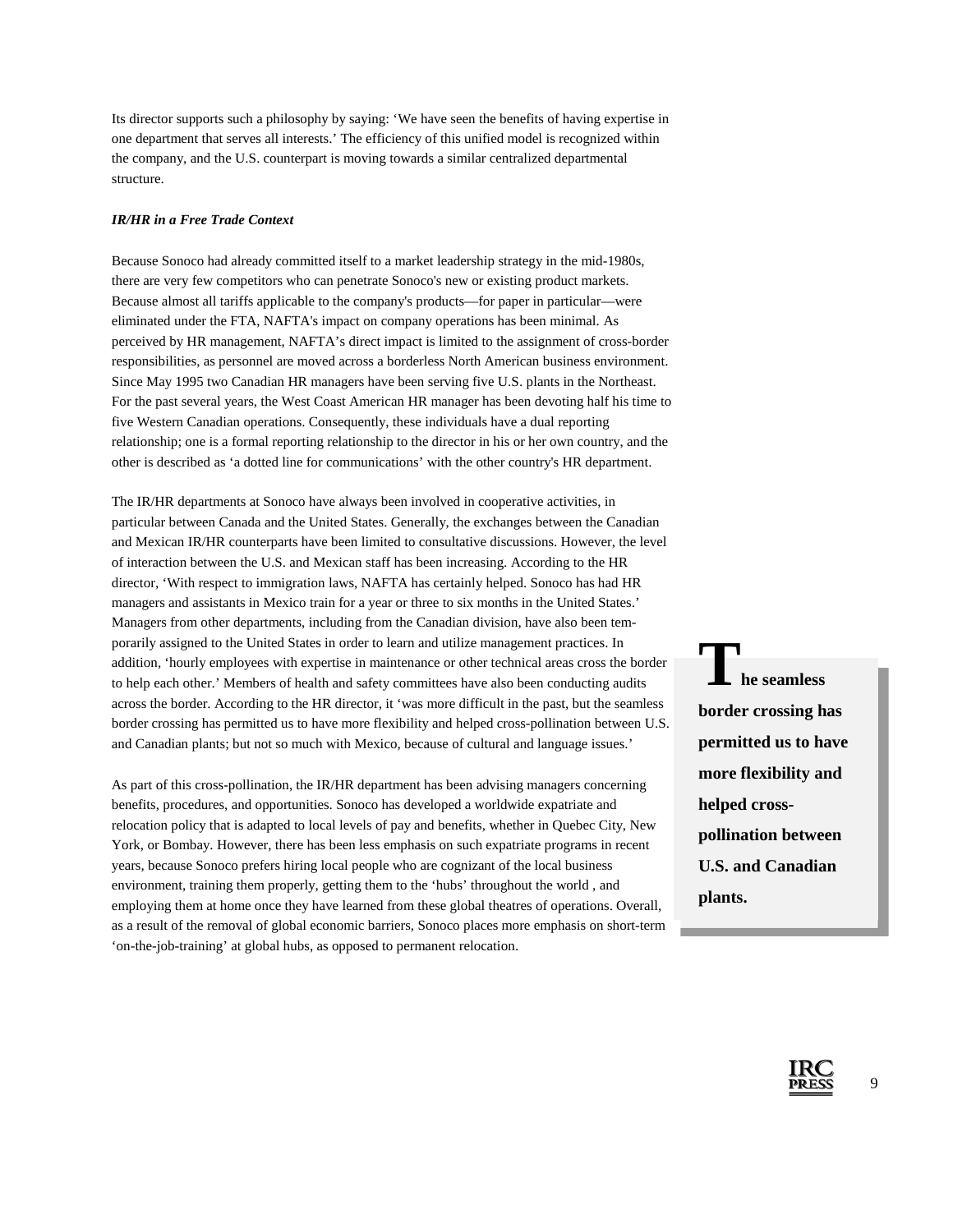Sonoco is also working on a human resources information system (HRIS) that will link the operations of the three North American countries and take into account local differences and needs, including languages. However, the HR director does not 'think NAFTA has helped anything regarding HRIS. I have not seen anything in NAFTA that addresses what Sonoco is trying to accomplish with its information systems.'

It is true that NAFTA has very little to say directly about human resources issues. However, the potential effect of greater economic integration on harmonization has to be examined carefully. In the case of Sonoco, there does continue to be a strong affiliation between the Canadian and American operations, in particular. The HR director describes it as the 'greatest, compared to anywhere else within Sonoco.' This cooperation does not necessarily translate into harmonization of HR policies and practices; the Canadian HR director still enjoys considerable autonomy in the planning and decision-making process. As he describes it:

Everything that they have in the U.S., we have a choice of whether it is applied to Canada or not. There the infrastructure is composed of dozens of people, whereas we have six. They have systems that are very complete. They have payrolls of hundreds of millions of dollars, so they are in need of certain expertise, such as pension, benefits, systems, labour relations, training and development, and organizational development. So we get to see the best of what they have, whether it is policy or something else, and we can basically mime them, and apply it to Canada with very little cost.

Nevertheless, since the implementation of NAFTA, some HR policies and programs have been or are being harmonized within the three countries. For example, a consistent system of performance management was developed in the United States and then tailored to the Canadian industrial relations environment. A new job evaluation system was also introduced.

The modification of the job evaluation instrument is being accompanied by compensation adjustments. The same Hay infrastructure that is used for performance evaluation will also be used to establish a pay structure. 'Effective July, we will have a consistent Hay evaluation throughout North America. As a result, we will then be moving to broad-banding, and it will also be consistent throughout North America,' explains Sonoco's HR director. With the new compensation system, employees' pay will be determined similarly throughout the world, but the system will nevertheless reflect conditions in local labour markets. Sonoco's HR director explains: 'In terms of factors of equivalency between manager benefits—manager of purchasing or plant manager with similar scope of duties, knowledge, and working conditions—all will be the same throughout the world. It is just a matter of how you pay in terms of the points that are attributed to that position in that locale.'

There are distinct differences regarding the training being offered in each country, but also some similarities. The Sonoco HR director points out that 'Because we are in the same business, there are structural linkages. As well, when something has worked well in the U.S., we meet and determine if it can be transferred across the border. If yes, then we meet and fine tune it, or Canadianize it.' The design of the training plan is strictly tailored to local needs. However, according to the HR director, Sonoco's common organizational development through Process Excellence initiatives may lead to greater standardization.

Ince the **implementation of NAFTA, some HR policies and programs have been or are being harmonized within the three countries.**

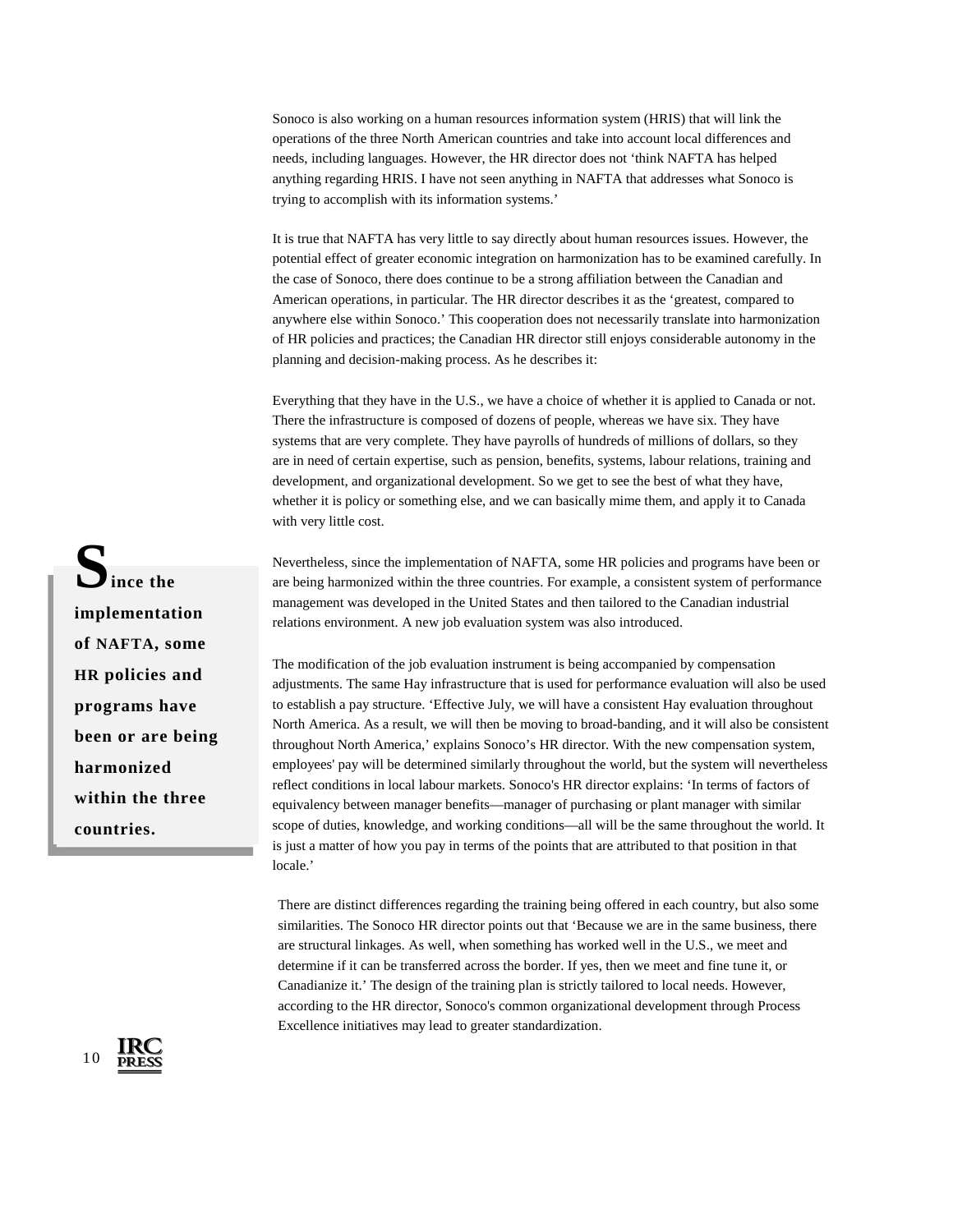Sonoco intends to provide 'on-line' training information in which 'employees will pick through assessment tools and then be advised what their best choice would be, given their preferences, what they learn best, and where these training sites are located. That will be consistent across North America.'

The conduct of labour relations at Sonoco, on the other hand, continues to diverge significantly across borders. This difference is explained by the HR director as being the result of the distinct balance between the industrial parties. He says: 'The United States favours the employer significantly more, given the laws and industrial structure, especially in the Sunbelt where they have right-to-work legislation. In Canada, there is more balance in making sure that all parties are actually working as partners: government, labour, and management.' Within the last three years, there has been greater cooperation between Sonoco's management and the different unions in Canada.

The director does not recall any instance in which free trade has influenced collective bargaining in Canada. Six years ago, in a New York State plant, labour had weighed the consequences of their bargaining strategy against the possibility of the plant being moved to Canada. The union was aware that this type of business decision made sense at the time given the imminent reduction of tariffs on Sonoco's cross-border shipments under the FTA and the favourable currency exchange rate. Interestingly, there is no communication between unions in the three countries. The director points out that the unions 'do share knowledge between provinces, but nobody talks about what is happening in Mexico or in the United States.'

In Canada, management has sought greater cooperation, employee involvement, and flexibility. In return, the unions' bargaining priorities have centered around employment protection, new early retirement clauses, and improved pension benefits in order to protect workers against plant closures. For the first time, agreements have been signed for five-year duration in two bargaining units.

Overall, however, it is the view of Sonoco's director of HR in Canada that free trade has had absolutely no impact on the company's labour relations in Canada: 'There is no connection in terms of how we do things in the U.S. labour relations to how we do things in Canada.' Nevertheless, we have seen that the trade agreements have provided the company with greater flexibility and mobility for its work force. More subtly, there has been some harmonization of HR policies and activities; however, the HR director cannot say whether this evolution has resulted specifically from greater economic integration in North America or from other factors such as the globalization of markets.

# **Levi Strauss**

# *Industry Profile*

Levi Strauss is one of about a thousand establishments which comprise the Canadian textile industry. Most of the firms are located in Quebec and Ontario, and together they employ forty-five thousand workers. Approximately one quarter of the Can\$6 billion production is exported, and imports represent 45 percent of the Canadian market, which is estimated to be Can\$8.4 billion annually (Industrie Canada 1994b).

**hile** free **trade has had no impact on the company's labour relations in Canada, it has provided greater flexibility and mobility for its work force.**

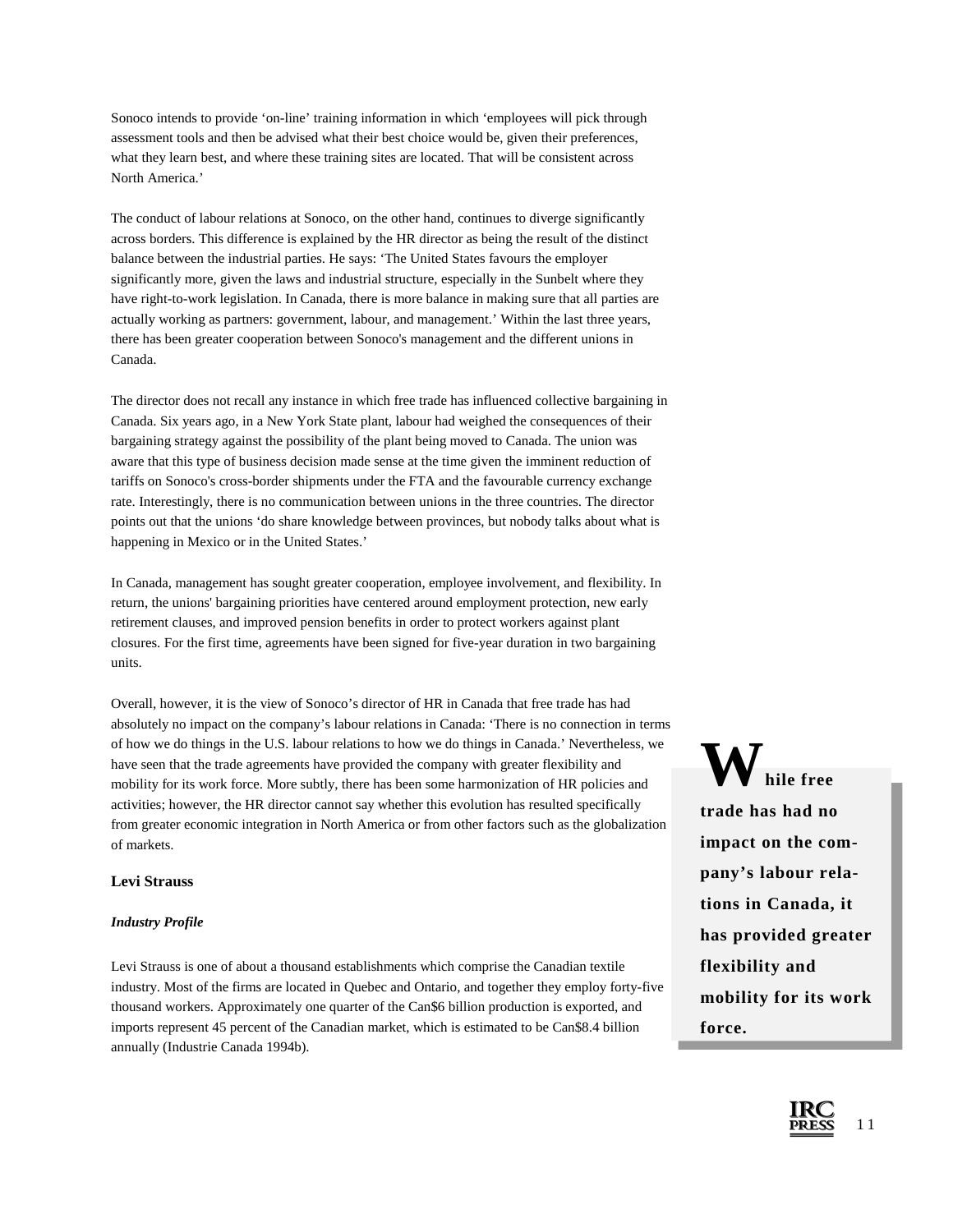In North America the level of integration (ratio of intra-North American exports to total North American production) of the apparel and textiles industries is relatively low (Fraser 1995).

Under the FTA, tariffs on textile products between Canada and the United States were reduced by equal amounts of 10 percent annually; duties between the two countries will have been eliminated by 1998. Under NAFTA, virtually all tariffs on textile products between the three North American countries will be eliminated by 1 January 2003.

Under the FTA trade intensified between Canada and the United States. In 1993 sales to the United States represented one-sixth (Can\$1.1 billion) of the Canadian production of textile products, or three quarters of Canadian total exports, whereas this proportion was only 55 percent in 1988 (Industrie Canada 1994b). Sixty percent of Canadian imports came from the United States in 1993, compared to 48 percent in 1988.

#### *Company Profile*

Levi Strauss is one of the world's biggest brand-name apparel makers (Henricks 1995): it is a globally oriented company with U.S.\$6.1 billion annual sales and branch offices and plants in 24 countries around the world, but mainly in Europe and North America. The company is based in San Francisco, and the bulk of its production comes from the United States, where it employs more than 20,000 workers in 30 plants. However, the international share of revenues is increasing steadily. In Canada, the company employs nearly 2,400 employees in its five facilities at Edmonton, Brantford, Stoney Creek, Cornwall, and Rexdale; its Canadian headquarters is in Markham, Ontario. Overall, more than three-quarters of its 37,000 employees worldwide are located in North America.

Levi Strauss is 95 percent family-owned. According to the Canadian HR director, private ownership has permitted the company to become more strategically focused and focused more toward the long term. The company reported earnings of U.S. \$492 million in 1994, and net income grew by 31 percent between 1986 and 1994 (Henricks 1995).

#### *Markets and Strategic Objectives*

According to its mission statement, Levi Strauss balances profitability with product quality and service. The company focuses strategically on satisfying the customers' needs from the stage of product design to its packaging and delivery. To accomplish this aim, large investments are being made in the latest technology, and the company is concentrating its efforts on clustering manufacturing and distribution units on a regional basis. This strategy has led to some rationalization of operations within the last three years, particularly in the United States. However, the location of Canadian facilities has not changed, and the size of the work force has increased. For instance, the Cornwall sewing facility has doubled in size in the 1990s.

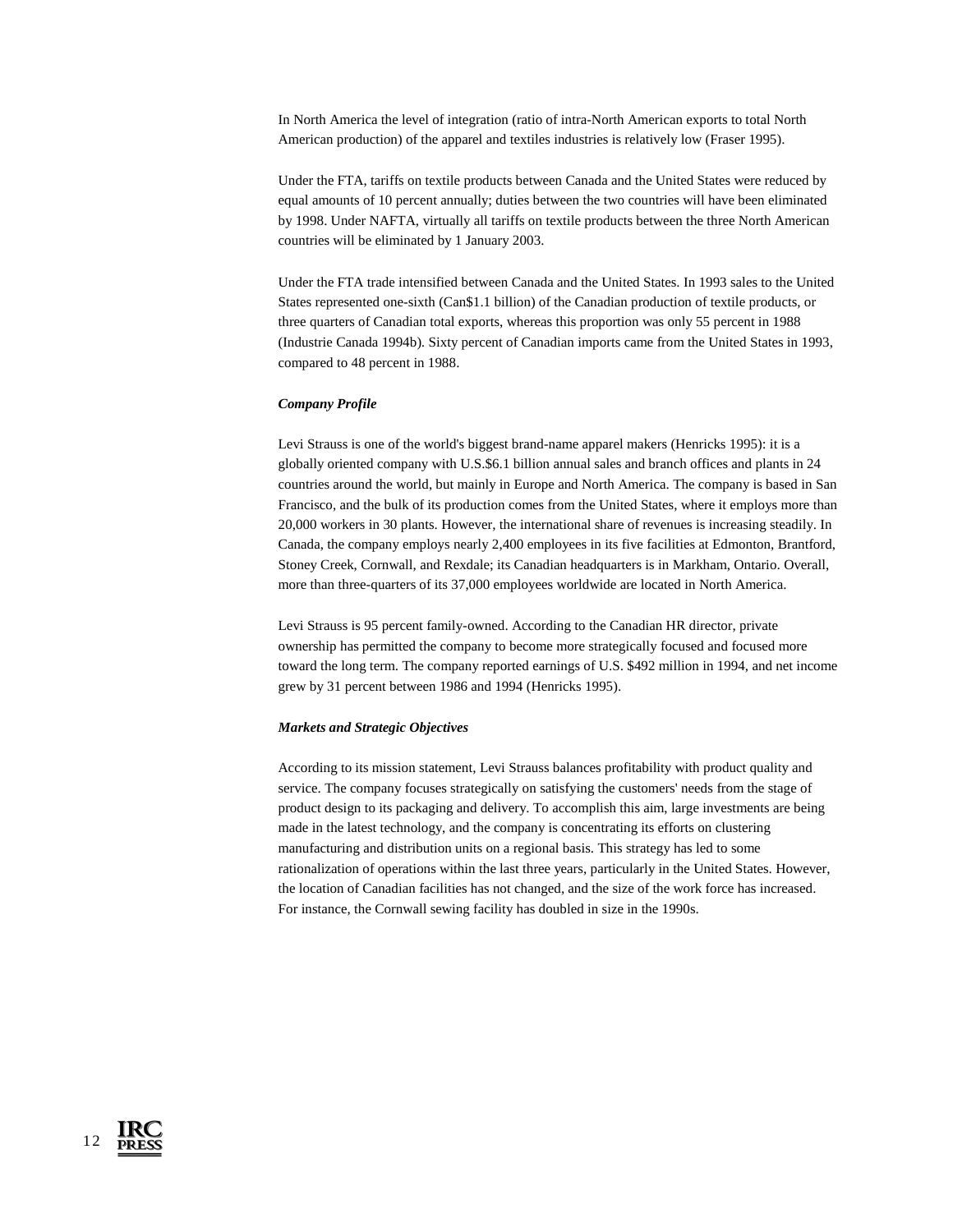## *The HR Function*

The HR role is vital to Levi's commitment to customer satisfaction. 'Management understands,' said the senior vice-president in 1992, 'that people issues are business issues. You can go out and buy the technology, but if you don't have the people trained and committed to using it, and making changes, changes aren't going to happen' (Laabs 1992, 40). At Levi Strauss in the 1990s, the HR focus has changed from being 'on the cutting edge' to being more 'client-driven.' For this purpose, the HR function in Canada is relatively decentralized and conceptually divided along strategic, operational, and tactical lines. In practice, those segments of responsibility interact and overlap so that the business partners may become fully integrated at all levels of the organization. For its Canadian director, the challenge is to balance all these requirements and determine what the priorities are. Although the HR function was reorganized in 1993, questions remain as to whether some of the functions could be outsourced: 'not to downsize in staff [however] but to allow them to do different work,' as the Canadian director puts it. Contrary to what has happened in HR departments in other companies, this reorganization has not led to downsizing of the HR personnel but to an actual increase in staff.

Currently, there are nine people in the central function located at head office. These HR specialists are primarily strategically focused to the long term. As described by the HR director, 'they are developing the strategies around compensation and benefits, recruitment, policy development, organizational design, and training.' While most of their time is occupied by strategic thinking, a small portion of their work is also operational and tactical, in the sense that they provide counsel and advice to other directors and managers.

One IR specialist is among the staff employed at the HR central office; however, it is important to note that labour relations at Levi Strauss falls under the purview of each plant manager and, ultimately, the director of operations. The line managers are also responsible for collective bargaining, which makes the process relatively decentralized, so that the IR specialists at the plant level act mainly in an advisory capacity to the line function.

Operationally, each of the five Canadian facilities—three sewing operations, a finishing plant, and a distribution centre—has an HR manager on staff. A small team of three to five individuals serves as advisor to the HR manager. Members may have specific expertise and responsibilities, as is the case for IR. Some of their responsibilities may also be tactical. According to the HR director: 'In each of those facilities, there is probably lots of work which falls into the tactical aspect of HR, where we could outsource it, whether it is benefits administration, new-hire orientation, etc.' In addition, the personnel responsible for health and safety, management of change, or organizational development are also reporting to the HR function. The on-site HR staff ultimately reports to the facility manager, who has a 'dotted line' of communication with the Canadian HR director. This line of accountability to the HR central office appears to be taking greater importance.

The role of the HR director in Canada is to strategically orient the HR function so that it is aligned with the business. There is a dual responsibility to direct the work of the strategic and operational staff, while keeping current and influencing 'best practices' within the industry.

**The HR function in Canada is relatively decentralized and conceptually divided along strategic, operational, and tactical lines.**

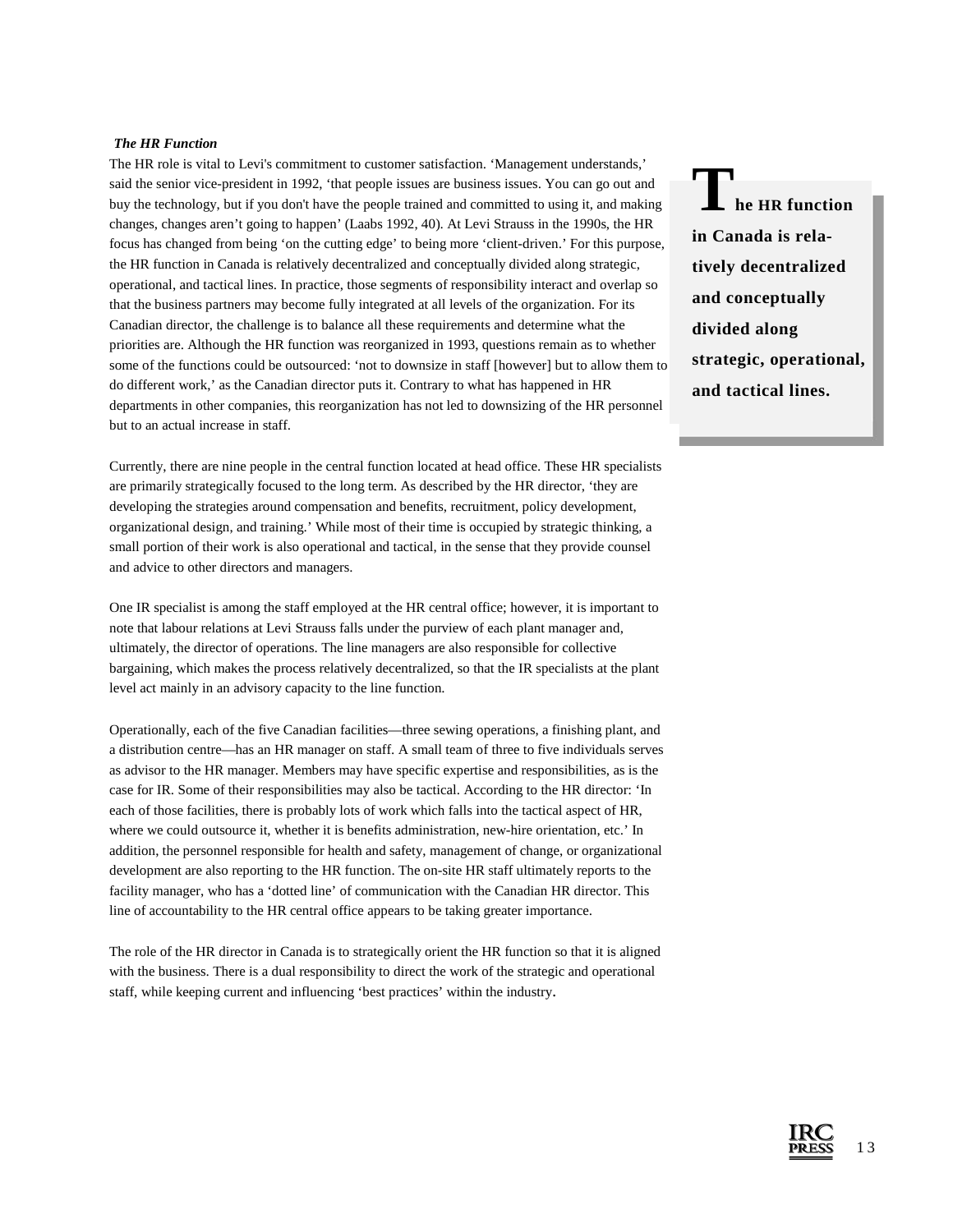As described by the HR director, the responsibility 'is clearly directing the HR organization on all the different dimensions, including recruitment, terminations, skill development, compensation, benefits, organizational development, and employee well-being.' In addition, the director is a member of the Canadian management team, which allows the HR representative to 'be a partner in running the business.' Finally, as the HR voice in Canada, the director also has a role to play within the North American operation, which is reflected in her indirect reporting relationship to the HR vice-president in San Francisco.

#### *IR/HR in a Free Trade Context*

The relationship between the Canadian subsidiary of Levi Strauss and the American head office has intensified during the past two years. Levi Strauss (Canada) used to be one of the many foreign components operating under the umbrella of Levi Strauss International; however, the Canadian company now forms part of Levi Strauss North America, as do the American and Mexican operations. The formation of a North American Division coincided with the negotiation and inception of NAFTA.

A concern for efficiency and economies of scale has laid the foundation for greater cooperation and, to a certain extent, the operational integration of the company in North America. According to the HR director, there is now greater consistency between the three companies: 'That has allowed for a more North American-wide efficient operation.' However, she adds, 'What we have done well is not to lose the identity of the different countries while still creating that North American perspective.'

From a business point of view, Levi Strauss is conscious of the impact of NAFTA on its North American operations. As the HR director stated: 'Levi Strauss & Co. not just supports the NAFTA agreement in principle, it has seen the benefits of it in the organization. For instance, in Canada, we have been able to take advantage of sourcing opportunities.' The possibility under NAFTA of shipping finished products to the sister plants in the United States has, in the opinion of the HR director, created jobs in Canada when the American facilities were not able to meet the domestic demand. This partly explains the increase in the work force in Canada, compared to the downsizing in the United States. According to the HR director, NAFTA 'has allowed the three companies to work much more closely, to tighten their relationship, and it allowed for a more efficient operation, one which still appeals to the local markets.'

or Levi Strauss, **there appears to be no direct linkage between the liberalization of North American trade and IR/HR practices.**

When assessing whether NAFTA has contributed to any changes in IR/HR decision making, the Canadian HR director's answer is a resounding 'No.' For Levi Strauss, there appears to be no direct linkage between the liberalization of North American trade and IR/HR practices, in part because it is very difficult to disentangle the impact of free trade from globalization. The HR director points out that 'The timing of the two, NAFTA and the move towards a more global organization, is very close in time. So, that is why it is hard to distinguish the two.' She goes on to say that

It is still a question in my mind as to whether it was global competition or NAFTA which has affected HR. Whichever it was, it has been very positive in the sense that it has created best practices. It has allowed more of a brain trust attitude or approach to business rather than something which was specific to different locations. We don't have much of an influence from the Mexican operation; it is more a Canada-U.S. relationship.

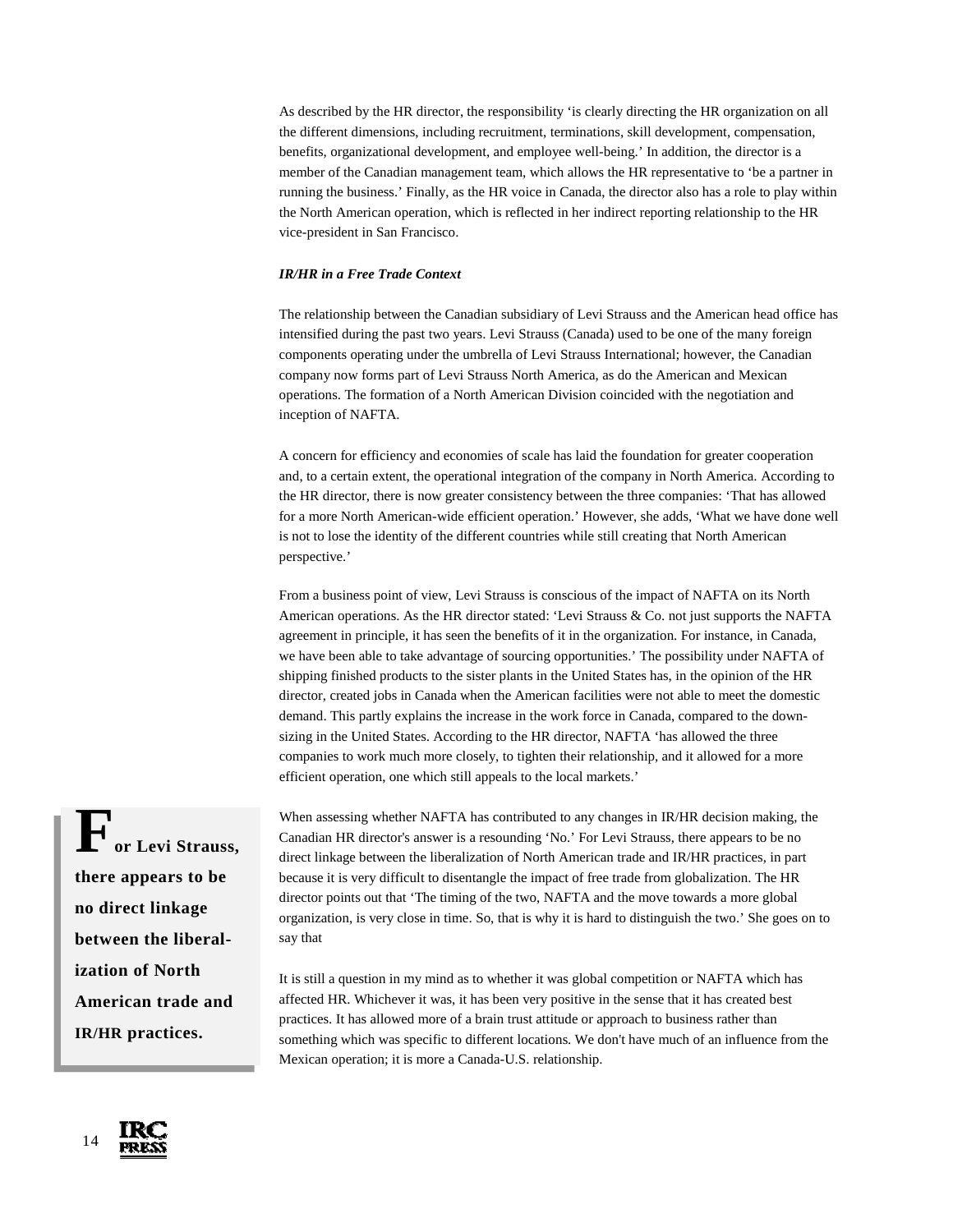Globally, Levi Strauss is recognized for its innovative and progressive HR practices. According to the senior HR vice-president, 'We have a vision in human resources that employees' lives are just as important as the quality of the product' (Laabs 1992, 36). This vision is reflected in a global perspective on HR practices and values and in the global HR structure that has been formally created within the last three years according to which each country's HR department embraces the same corporate vision. As the Canadian HR director describes it, 'whether it is an Australian working in Canada, a European working in Canada, or Canadians working in Europe, Australia, or Mexico, you don't feel any cultural or value disconnect when you go to a different organization.' HR is following suit in the company's evolution into a global organization.

At Levi Strauss, 'all HR functions have begun to integrate the company's aspirations on a worldwide basis' (Laabs 1992, 36). An example is a program called 'Partners in Performance,' which is an integrated compensation and performance management system implemented on a global basis within the last two years. Precise goals and objectives are set for every individual job, which, according to the HR director, allows 'people to feel much more aligned with the overall business objectives.' Everyone's behaviours are being evaluated against the same standard around the globe.

The HR focus has been globally oriented in other areas, including succession planning and leadership development. The first step in designing such programs is usually to establish a task force. A number of employees with diverse expertise and coming from various parts of the world are brought together. To maintain an identity and a voice in the implementation of HR programs such as these, HR organizations from various countries must become actively involved. As the Canadian HR director puts it, 'Our challenge is to get in and be part of the design teams so that we are not implementing something that does not make sense here in Canada.'

However, despite the integration of best practices and the definition of a global set of competencies, it is important to note that HR planning and strategic thinking continues to be done at the local level: as we have seen, the Canadian HR director continues to report directly to the Canadian president. However, with the inception of Levi Strauss North America, a new reporting relationship was created. While the HR function is not fully integrated in practice, nevertheless, from the HR director's perspective,

Previous to about two years ago, HR here in Canada was much more independent from the U.S. and part of Levi Strauss International; it set a lot of the strategies and the programs, quite separately from the North American organization. There was not a global organization at the time. In the last couple of years that has changed greatly.

Overall, in an environment where HR is considered a business partner, there is a conscious effort to balance global and local needs. As the Canadian director describes it, 'HR planning is really done on a Canadian basis, and I keep the global objectives in mind.' This is particularly the case for staffing and recruitment, where there has been no change in cross-border assignments. Similarly, labour relations remain very decentralized. The bargaining units affiliated with the Union Industry of Textile Employees and United Food and Chemical Workers, representing the majority of the hourly workers, have had virtually no contact with their cross-border counterparts, and for the first time last year there was some attempt to discuss bargaining issues among the different Canadian facilities

**espite the integration of best practices and the definition of a global set of competencies, it is important to note that HR planning and strategic thinking continues to be done at the local level.**

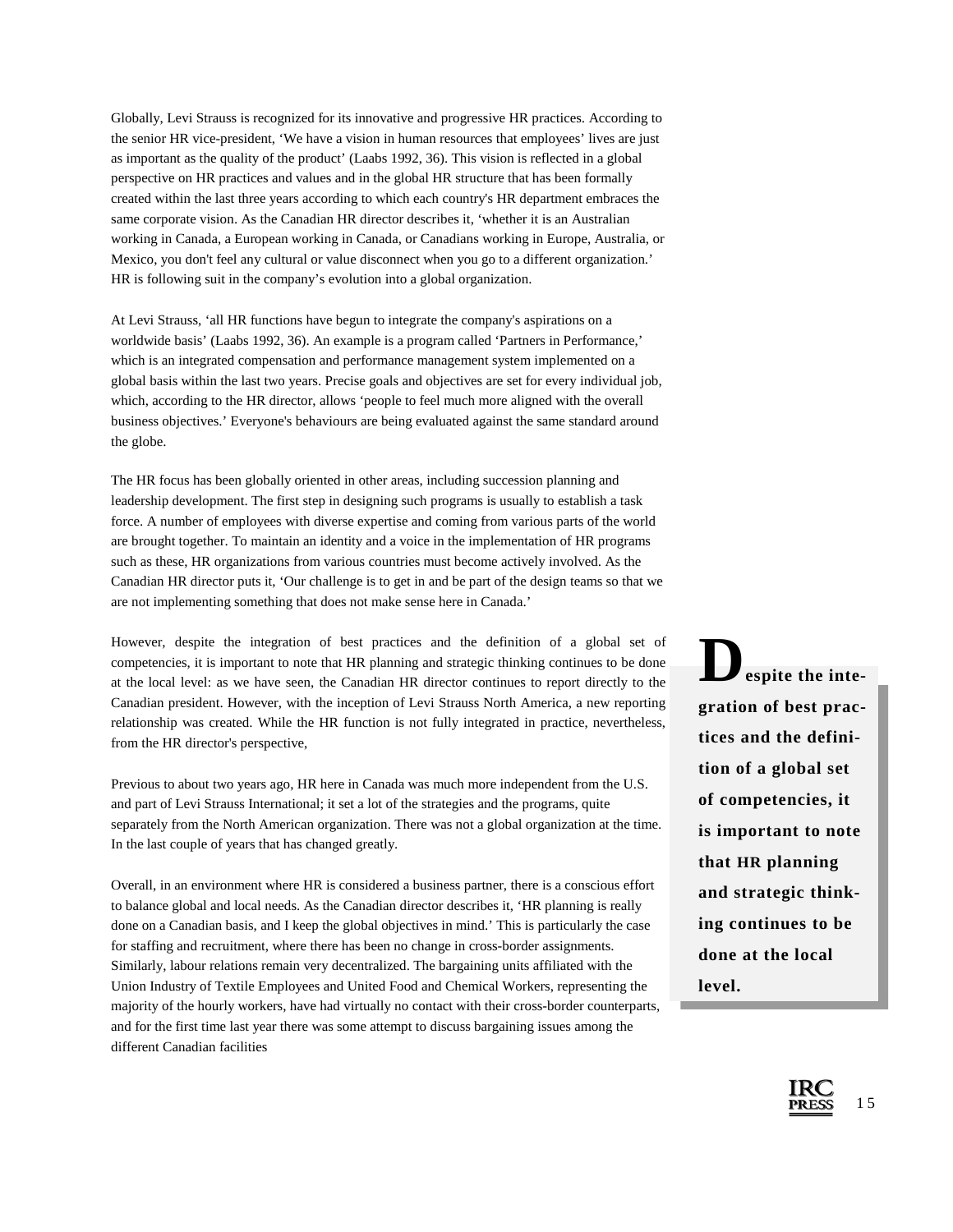Because labour relations are very decentralized and based on the needs of each site, it is difficult to pinpoint any common thread linking the different bargaining priorities. Nevertheless, in most cases the duration of the collective agreements continues to be two years on average.

Although HR in Canada has retained a great deal of autonomy, the North American structure has some influence on the Canadian strategic direction. Levi Strauss North America has set its own business objectives and targets, and all employees in North America are being evaluated on their contribution to these goals and remunerated accordingly. In recent years, Levi Strauss has placed a greater emphasis on its variable compensation package. In addition to their base salary, all employees who have met the objectives of Partners in Performance receive merit pay in the form of annual bonuses. In addition, about two years ago, the company introduced an annual incentive plan in which all employees—sewing operators, receptionists, managers, directors—receive an annual bonus if the company attains its financial objectives. Finally, everyone is also eligible for a three-year long-term bonus if the company meets its strategic objectives. What is most interesting, within the NAFTA context, is that these company objectives are set for Levi Strauss North America. Consequently, all employees in Canada, Mexico, and the United States are engaged in a joint venture to compete, not only regionally but also internationally.

# **Comparative Analysis of Sonoco and Levi Strauss**

# **IR/HR within the Free Trade Context**

Although difficult to compare in many respects, the emphasis on IR/HR issues appears to be strategically important for both Sonoco and Levi Strauss. Globally, the links between the IR/HR departments are more accentuated at Levi's. This is well illustrated at Levi's by the creation of the HR Council and the establishment of a number of task forces involving participants from around the world. In North America, furthermore, the level of interaction at the IR/HR level is more formalized at Levi Strauss. Nonetheless, in both organizations there is greater cooperation between the Canadian and American subsidiaries than between subsidiaries in any of the other countries in which they operate. This cooperation has been more evident operationally than in IR/HR management. The intensification of relations within the Levi Strauss North America structure has coincided with NAFTA. The company's recent North American evolution is in contrast to the longlasting relationship between Sonoco's Canadian and American partners. Generally, in both instances, the North-South affinity mirrors the previously established economic and trade reality.

Sonoco's and Levi Strauss' HR departments are functionally organized in a different manner. The larger staff at Levi Strauss, partially due to a larger and more unionized work force, is more decentralized and more specialized. In addition, at Levi Strauss, the plant managers, in consultation with the director of operations, are in charge of daily labour relations issues and collective bargaining. In contrast, at Sonoco the HR/IR staff are generalists who often cumulate both IR and HR functions, and they are more hierarchically structured: all staff located in the different facilities report to the Canadian HR director.

 **he emphasis on IR/HR issues appears to be strategically important for both Sonoco and Levi Strauss. T**

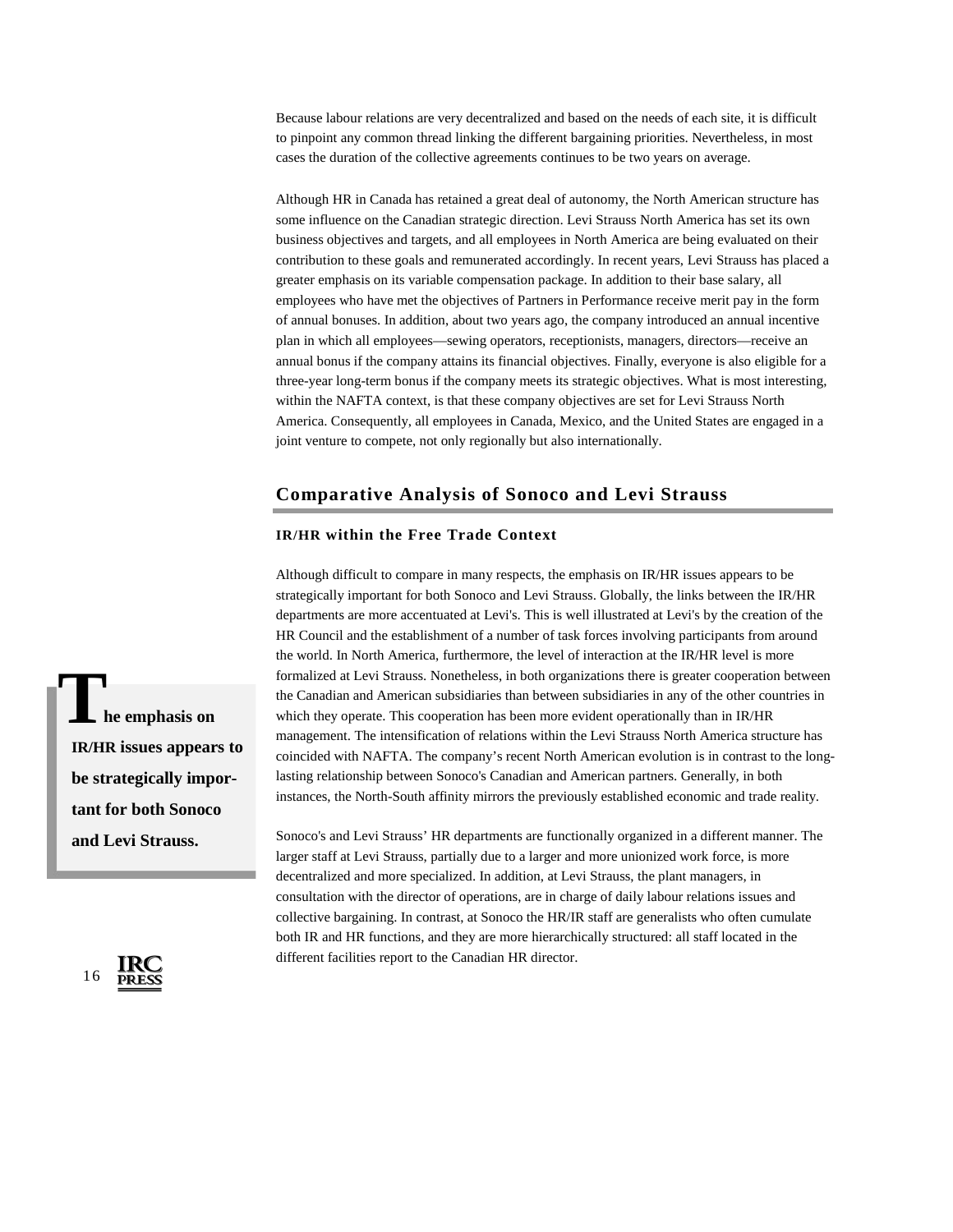At Sonoco, the director's responsibilities include all aspects of IR/HR, including labour relations, which is not the case at Levi's. Finally, it is important to note that in both instances, the incumbents are considered to be business partners, and they have a voice in the business decision-making process.

As pointed out by Wils (1989), free trade is not at the top of HR managers' agenda: free trade is 'one drop in the ocean of change' (Toulouse 1989). This perspective was also conveyed by the directors interviewed for this study. They considered free trade to be primarily an operational issue for the companies. When they were asked whether free trade had affected IR/HR at their companies, their immediate answers were generally negative. Although they were conscious of the business repercussions of free trade and were interested in discovering whether NAFTA would present them with new opportunities, free trade had not, in their view, led them to change their strategic focus.

The only direct impact of free trade on IR/HR was noted by Sonoco's HR director, who mentioned NAFTA's relaxed immigration provisions. As we have seen, these clauses have facilitated greater work force mobility and have increased employment flexibility. In the case of Sonoco, these changes have made it possible to manage human resources across the Canada-U.S. border. Nonetheless, both organizations reported no direct increase in expatriate IR/HR employment or training. This contradicts the Conference Board's (1993b) argument that companies would have recourse to a greater pool of resources and competencies in order to compete under NAFTA. As indicated by the interviewees, the unemployment situation in Canada has allowed companies to tap into a pool of talented workers without having to recruit internationally. Generally, other than in the case of relaxed immigration provisions, NAFTA is not considered to directly influence the day-to-day activities of either HR department.

More subtly, however, there are indications that corporate head office is beginning to play a greater role in defining HR policies. Both HR departments in Canada have retained their full autonomy in conducting their strategic plan and overseeing day-to-day operations; however, the U.S. parent companies are taking a preeminent role in the development of HR policies and programs which are to be applied across the different borders. For instance, in both cases, as we have seen, the performance-evaluation process has recently been standardized. Sonoco, as well as Levi Strauss, is deliberately defining uniform competencies that are considered necessary to compete on a global front. This development appears to be more closely linked to global strategies than to NAFTA per se.

Compensation has changed at both companies, as is evident in Sonoco's move to broad-banding and Levi Strauss's Partners in Performance program, which accentuates the importance of its variable pay system. This is consistent with Roland Thériault's recommendations for organizations to opt for more flexible compensation systems when under global competitive pressures (1994). A portion of the bonus of the employees of Levi Strauss is contingent upon the company's performance in North America; but there is no indication that employees' compensation is based on cross-border comparisons. Contrary to what was reported in the

 $\Gamma$ <sub>enerally</sub>, **NAFTA is not considered to directly influence the day-to-day activities of either HR department.**

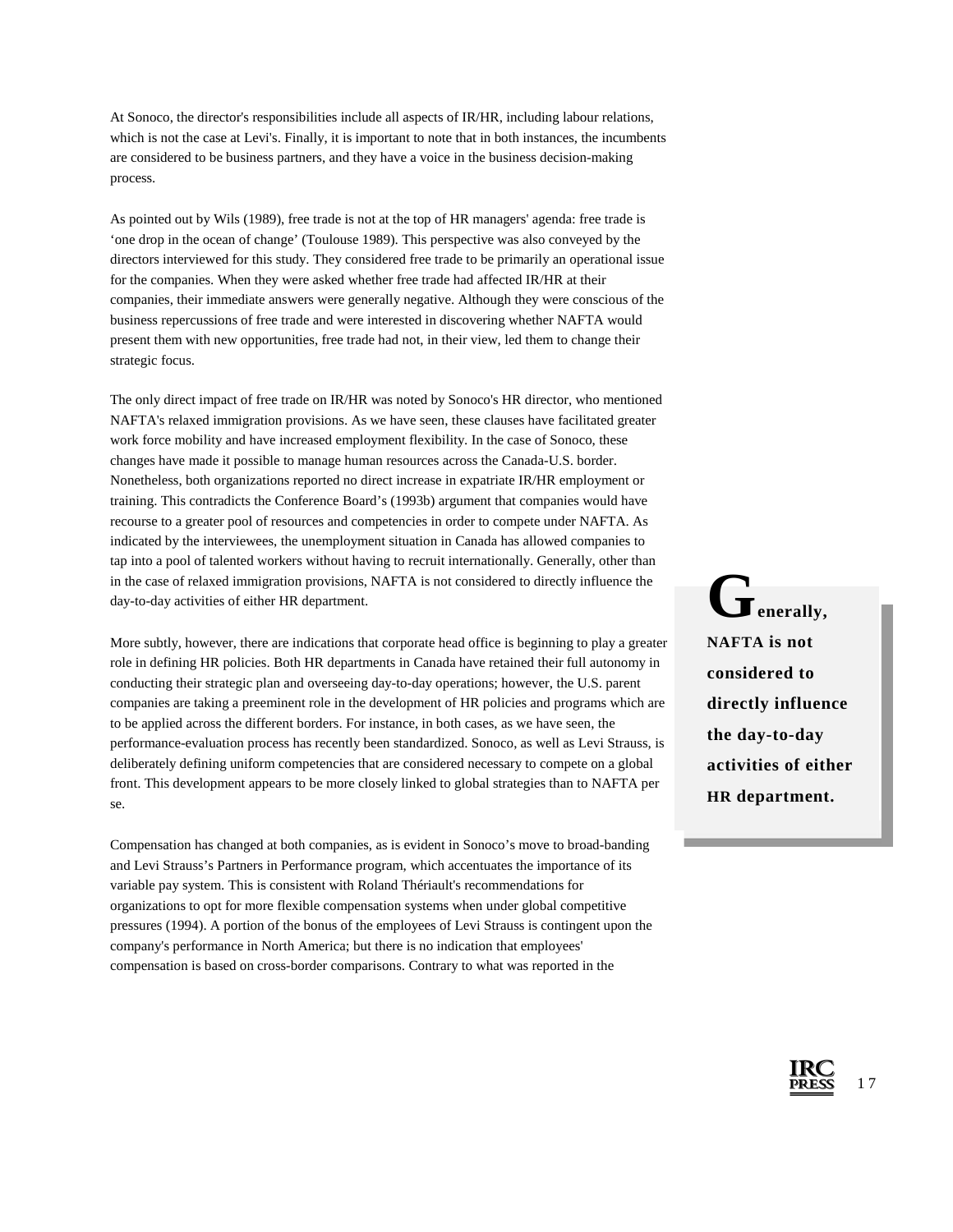Canadian HR Reporter (1993), both firms studied here continue to rely on local labour market surveys, especially for their hourly workers.

In terms of labour relations, there appears to be no link between what the two companies are doing in Canada and what they are doing internationally. Sonoco's HR director clearly indicated that the priorities and the behaviours of management, as well as of the bargaining units, are unique to Canada and differ significantly from practice in the United States. At Levi Strauss these priorities and behaviours are in fact difficult to pinpoint because IR is highly decentralized. However, at Sonoco, the Canadian bargaining units have sought greater worker protection and better retirement benefits. In return, management has demanded more cooperation, involvement, and flexibility from the union. These positions corroborate Chaykowski's (1995b) and the Conference Board's (1993a) view that economic integration and its associated pressures represent an incentive for both parties to cooperate. Furthermore, the unions' demands at Sonoco for greater protection is consistent with Gunderson and Verma's (1993) view that under NAFTA there would be considerable need for legislation and programs in the areas of advance termination and retirement benefits.

Finally, when unions are setting their priorities, there seems to be no cross-border consultation between the bargaining units. Even among the different units in Canada, there is little evidence of any formal pattern bargaining. At Levi Strauss, such discussions took place for the first time in 1995. The lack of cohesion among unions and their lack of an international perspective are both consistent with Robinson's (1994) and Lipsig-Mummé's (1995) findings.

#### *Conclusions*

Free trade is one of many elements that have shaped the business environment in the 1990s. Although the FTA and NAFTA have contributed to increased trade in North America and forced companies to become more internationally competitive, many firms—especially multinationals such as Sonoco and Levi Strauss—are globally focused anyway. Further, the business impact of NAFTA on the two companies studied here appears to be marginal when compared to the transition that occurred under the FTA, because most tariffs were already reduced or eliminated by the time NAFTA took effect and trade with the United States remains much more significant than trade with the smaller Mexican market. Because the pressures of globalization and free trade within North America occurred simultaneously, it has been difficult to disentangle the relative impacts of the two factors. It has become apparent; however, that economic integration is generating some harmonization pressures on some HR dimensions. In the case of Sonoco and Levi Strauss, the harmonization effect has not yet resulted in pressures to move to the lowest common denominator, as critics of NAFTA feared, but rather has resulted in the importation of 'best practices,' which has, in fact, improved HR management in those companies. At both Sonoco and Levi Strauss, the different bargaining units' priorities and behaviours remain unique, although greater cooperation between management and the unions has occurred. It is apparent that the decentralized and fragmented Canadian labour relations system, as well as the distinct nature of the unions in Canada, is moderating the effects of external influences.

**he decentralized and fragmented Canadian labour relations system, as well as the distinct nature of the unions in Canada, is moderating the effects of external influences.**

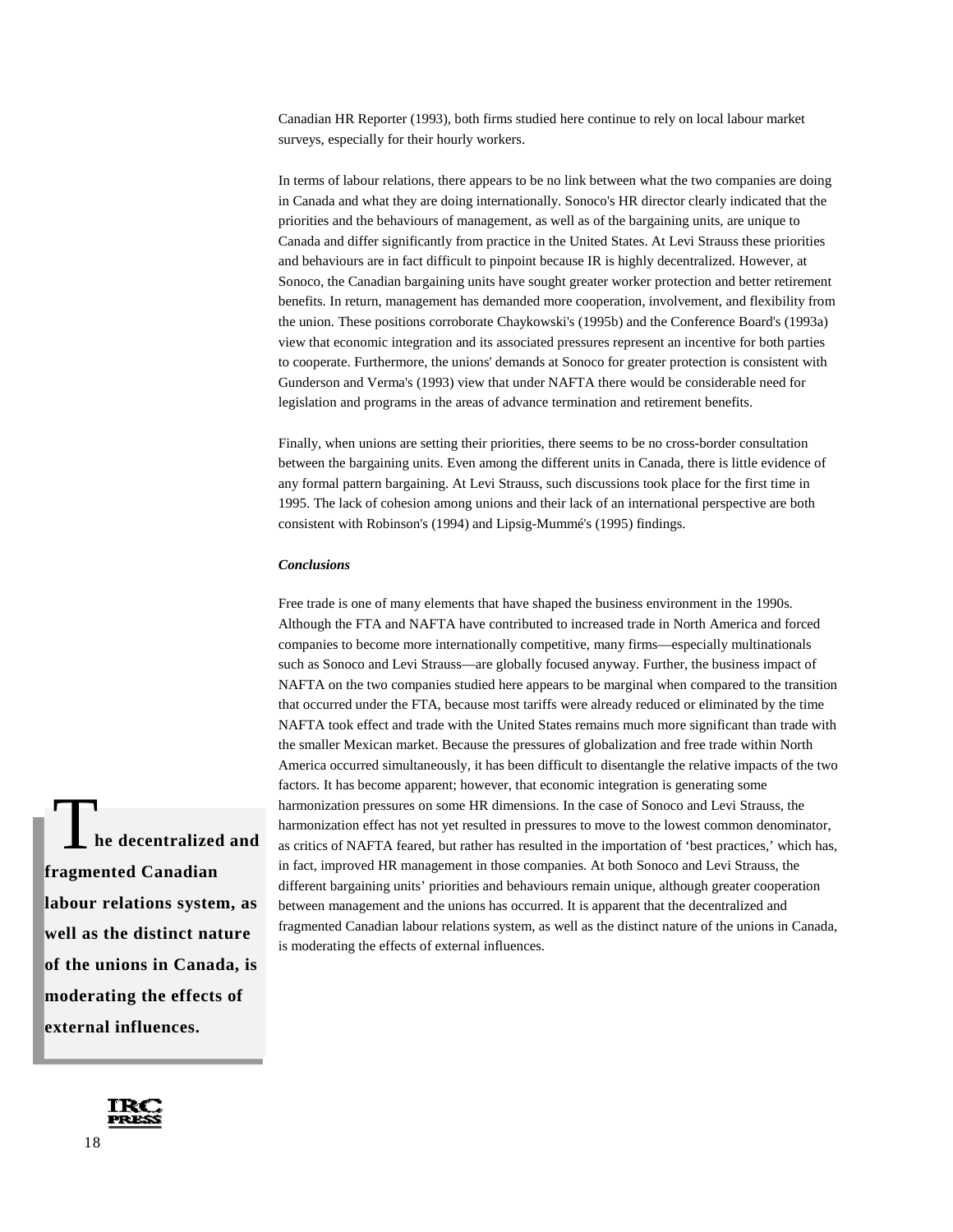It should be noted that the conclusions reached here are based on the experience of two globally focused manufacturing companies, and they cannot therefore be generalized to apply to firms and industries that are domestically oriented or oriented to North America. Further research on the impact of freer trade on companies with a different orientation is especially important given that Canada is now fostering the expansion of the NAFTA trade block to Mercosur Common Market South American countries such as Chile.

# **References**

- Aparicio-Valdez, Luis. 1995. Hemispheric integration and labour law. In *American Regional Congress of Labour Law and Social Security***,** 3d, 153-78. Cowansville, QC: Editions Y. Blais.
- Betcherman, Gordon. 1994. *The Canadian workplace in transition*. Kingston, ON: IRC Press, Industrial Relations Centre, Queen's University.
- *Canadian HR Reporter*. 1993. NAFTA will impact retention, compensation, and benefits. 26 March, p.1.
- Chaykowski, Richard. 1995a. The structure and process of collective bargaining. In *Union-management relations in Canada*, edited by M. Gunderson and A. Ponak, 229- 53. Don Mills, ON: Addison-Wesley.
- ———. 1995b**.** *Innovation and cooperation in Canadian industrial relations: Preparing for NAFTA***.** Forthcoming.
- Conference Board of Canada. 1993a. *The Canadian corporate response to globalisation*. Ottawa: Conference Board of Canada.
- ——— 1993b. *NAFTA: Implications for Canada*. Ottawa: Conference Board of Canada. Diablo, Rod, and Michael Neufeld. 1993. *Beyond NAFTA: The Western hemisphere*
- *interface.* Lantzville, BC: Oolichan Books
- Dolan, Shimon L., and Randall S. Schuler. 1994. *Human resources management: The Canadian dynamic*. Scarborough, ON: Nelson Canada.
- Fraser, Dave. 1995. NAFTA strategies for Canadian manufacturers. *Business Quarterly* 59(4):61-6.
- Government of Canada. 1991. *Comparison of labour legislation of general application in Canada, the U.S., and Mexico***.** Ottawa: Department of Labour.
- Gunderson, Morley, and Craig Riddell. 1995. Jobs, labour standards, and promoting competitive advantage: Canada's policy challenge. *Labour.* Special issue: S125–48.
- Gunderson, Morley, and Anil Verma. 1993. The impact of free trade on the collective agreement. In *The North American Free Trade Agreement: Labor, industry, and government perspectives*, edited by M. Bognanno and K. Ready, 128–36. Westport, CT: Quorum Books.
- Henricks, Mark. 1995. Levi Strauss searches its soul. *Apparel Industry Magazine*, January, pp. 30–44.
- Industrie Canada. 1994a. *L'ALENA et le secteur des produits du papier*. Ottawa: Minister of Supply and Services.
- ———. 1994b. *L'ALENA et le secteur des textiles***.** Ottawa: Minister of Supply and Services.
- Johnson, Fraser, John Kamauff, Norman Schein, and Albert Wood. 1993.
- Manufacturing strategies under NAFTA. *Business Quarterly* 57(4): 84–92.
- Laabs, Jennifer. 1992. HR's vital role at Levi Strauss. *Personnel Journal* 71(12): 34–46.
- Lipsey, Richard. 1991. The case for trilateralism. In *Continental accord: North*